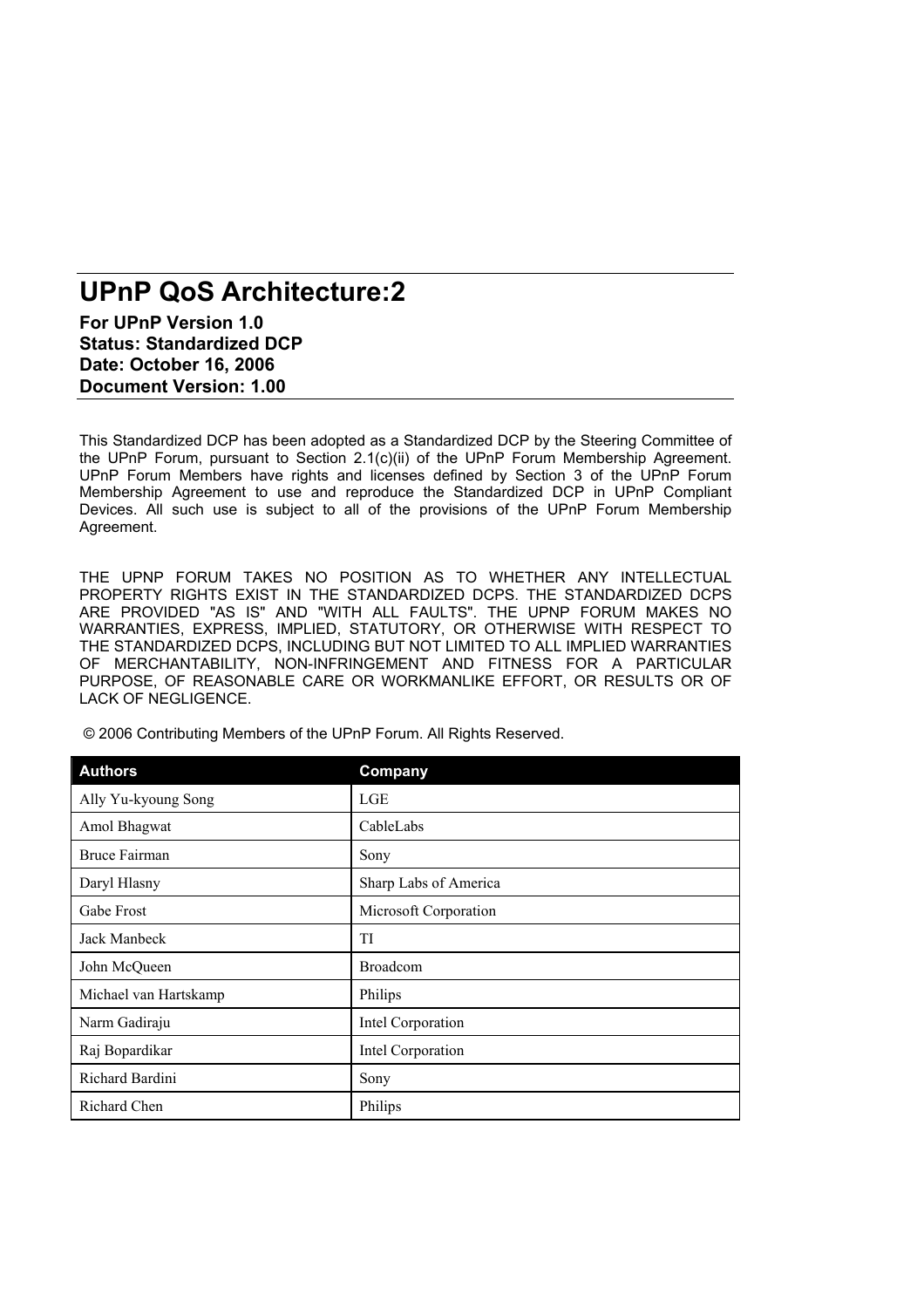## **UPnP QoS Architecture Version 2.0** 2

| <b>Authors</b> | Company         |
|----------------|-----------------|
| Stephen Palm   | <b>Broadcom</b> |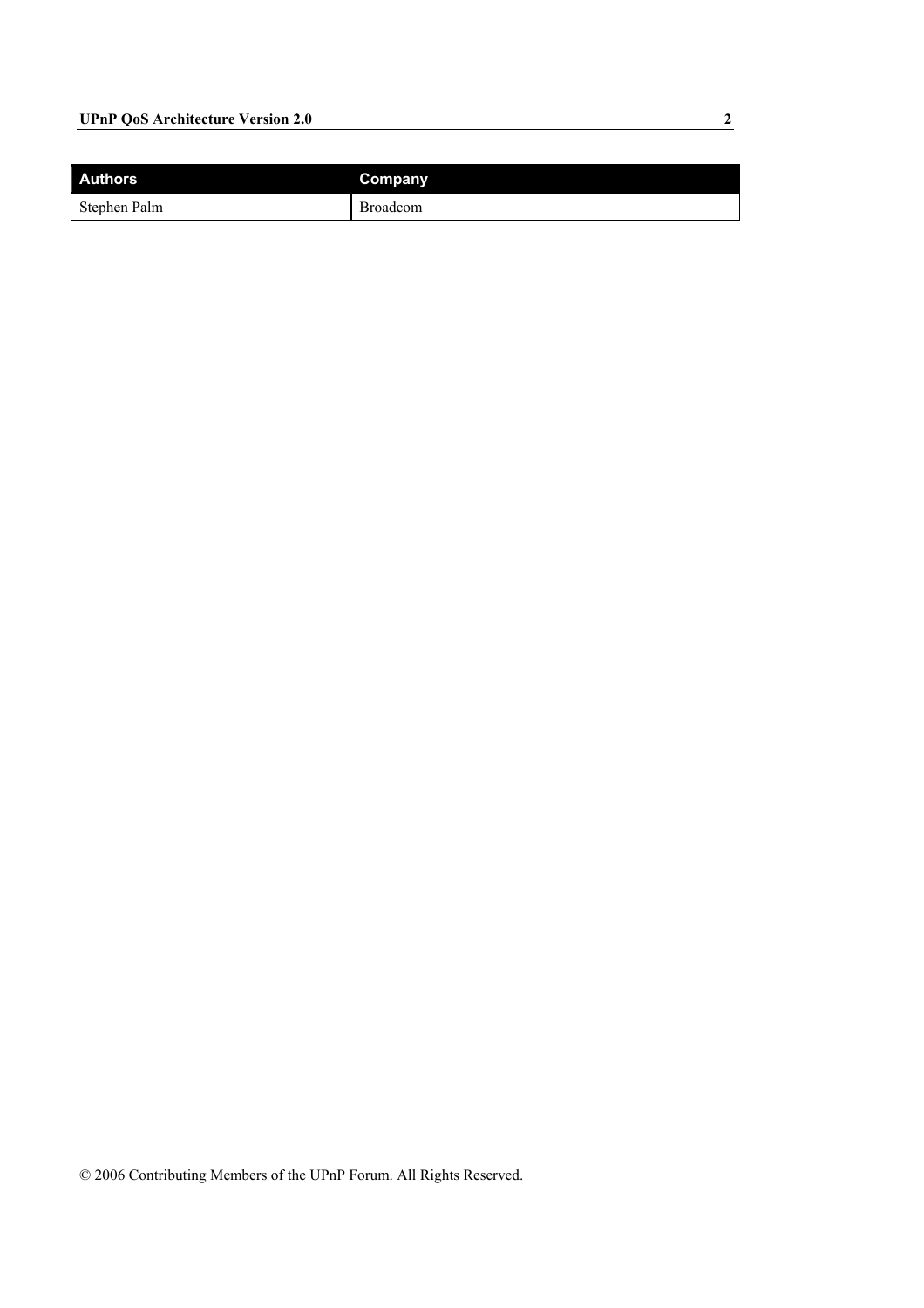## **Contents**

| 1. |                  |  |
|----|------------------|--|
| 2. |                  |  |
|    | 2.1.             |  |
| 3. |                  |  |
|    | 3.1              |  |
|    | 3.1.1.           |  |
|    | 3.2.             |  |
|    | 3.2.1.           |  |
|    | 3.2.2.           |  |
|    | 3.2.3.           |  |
| 4. |                  |  |
|    | 4.1.             |  |
|    | 4.1.1.           |  |
|    | 4.1.2.           |  |
|    | 4.2.             |  |
|    | 4.2.1.           |  |
|    | 4.2.2.           |  |
|    | 4.2.3.           |  |
|    | 4.2.4.           |  |
|    | 4.3.             |  |
|    | 4.3.1.           |  |
|    | 4.3.2.           |  |
|    | 4.3.3.           |  |
|    | 4.3.4.           |  |
|    | 4.3.5.<br>4.3.6. |  |
|    |                  |  |
| 5. |                  |  |
|    | $5.1$ .          |  |
|    | 5.1.1.           |  |
|    | 5.1.2.           |  |
|    | 5.1.3.           |  |
|    | 5.1.4.           |  |
|    | 5.2.<br>5.2.1.   |  |
|    |                  |  |
|    | 5.3.             |  |
|    | 5.3.I.           |  |
|    | 5.3.2.           |  |
|    | 5.4.             |  |
|    | 5.4.1.           |  |
|    | 5.4.2.           |  |
|    | 5.4.3.           |  |
|    | 5.5.             |  |
|    | 5.5.1.           |  |
|    | 5.5.2.           |  |
|    | 5.5.3.           |  |
|    | 5.5.4.           |  |
|    | 5.6.             |  |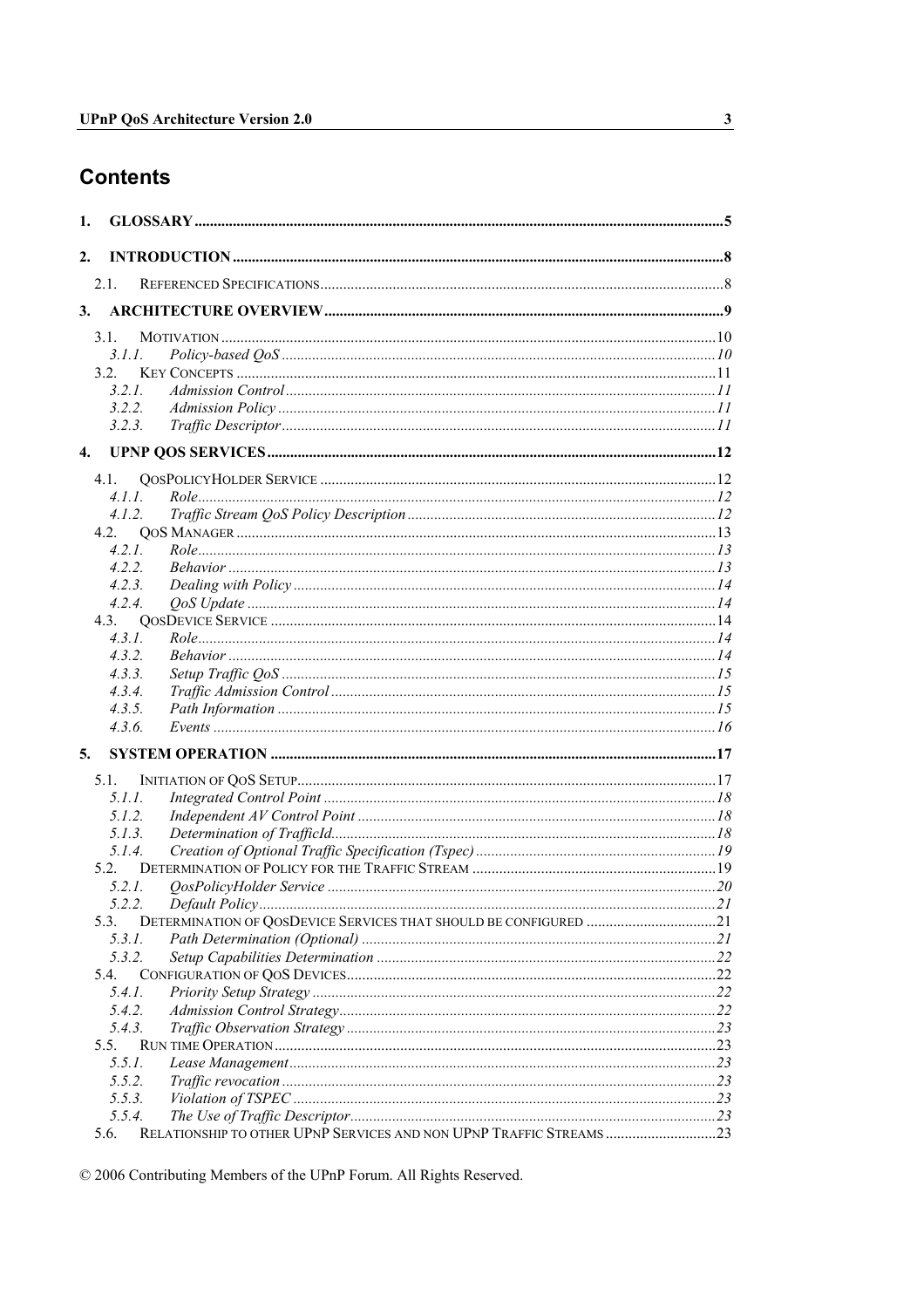| 8.1. |  |
|------|--|
| 82   |  |
|      |  |
| 8.4. |  |

 $\overline{4}$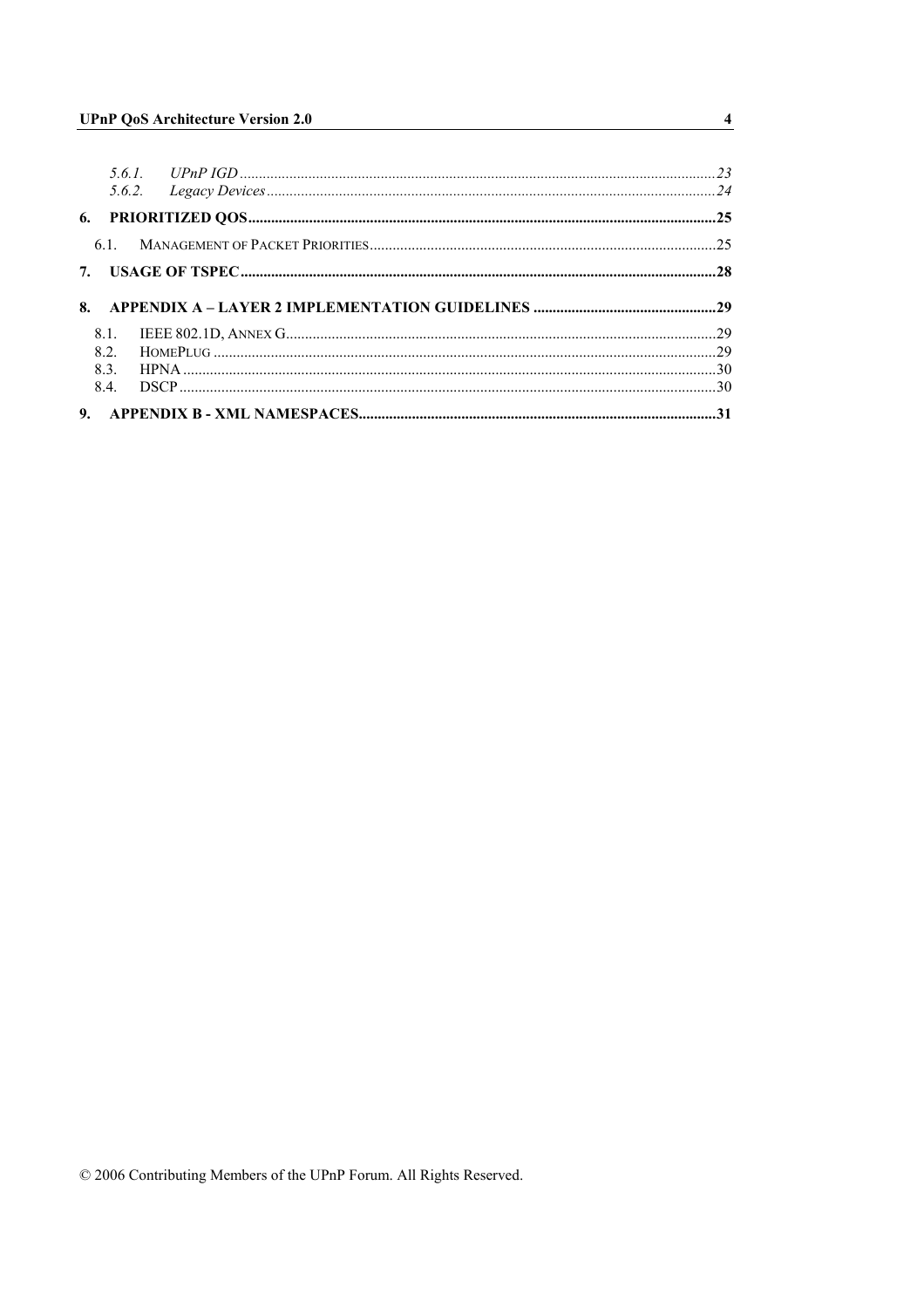## **1. Glossary**

#### **Access Domain**

A set of LAN or MAN stations together with interconnecting data transmission media and related equipment (e.g., connectors, repeaters), in which the LAN or MAN stations use the same MAC protocol to establish the sequence of stations that are in temporary control of the shared transmission media.

#### **Access Priority**

The Access Priority is a parameter that indicates the priority handling when accessing the communication resource. The range of access priorities is defined by the layer 2 networking technology.

#### **AV Control Point**

A Control Point that is used in an AV scenario and utilizes UPnP AV.

#### **Best Effort**

Best effort is a service of the Internet Protocol; i.e. it makes almost no guarantees about a packet other than attempting to transmit it. At the destination, the packet may arrive damaged, it may be out of order (compared to other packets sent between the same hosts), it may be duplicated, or it may be dropped entirely. If reliability is needed, it is provided by upper level protocols transported using IP.

With the introduction of IEEE 802.1D priority tagging the priority associated with untagged packets is also called "Best Effort".

#### **Bridge**

A functional unit that interconnects two or more LANs that use the same Data Link layer protocols above the MAC sublayer, but can use different MAC protocols

#### **Hub**

A device, with two or more physical ports, that forwards all traffic received on any individual port to all other ports. This device is also referred to as a "repeater". In a home network, a hub connects networks segments of the same physical medium.

#### **IGD**

Internet Gateway Device: a border device that physically connects the Home Network with a WAN. This device performs routing. QoS mechanisms associated with routing are not addressed by this architecture; the IGD may present a QosDevice interface on the Home Network.

#### **Intermediate Device**

An intermediate device is physically connected between the Source and Sink device data flow. There may be more than one intermediate device in the Source to Sink connection.

#### **Path**

A path is the physical course that traffic will flow on from source to sink. For UPnP QoS, a path must reside within a single IP subnet, but a path may comprise multiple segments.

#### **Packet Priority**

The Packet Priority is a layer 2 parameter that indicates the priority handling requested by the originating service. Typically this parameter is part of a packet header and indicates the relative importance of the packet compared to other packets. It is used to differentiate packets to determine which are given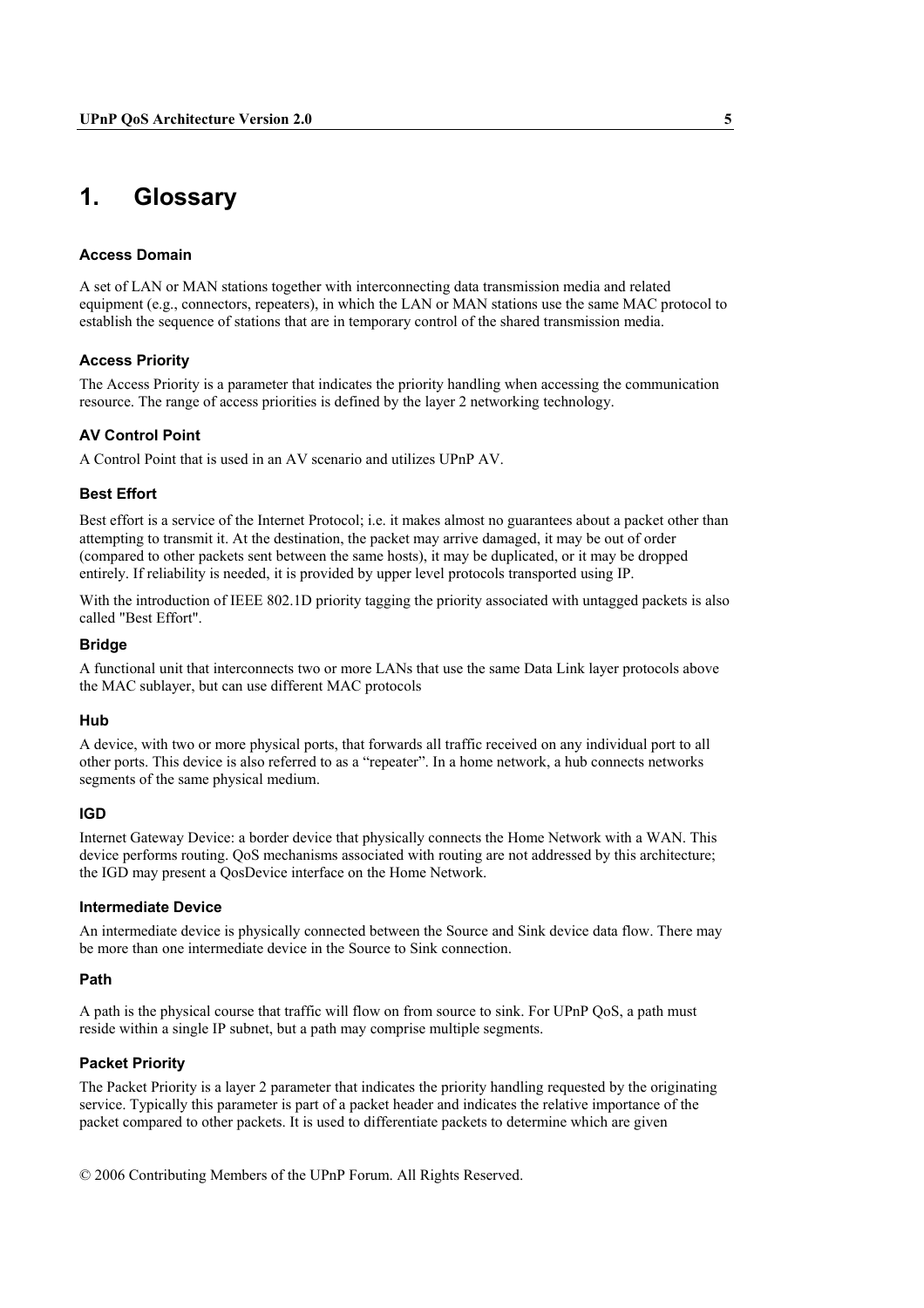#### **UPnP QoS Architecture Version 2.0 6**

preferential access to the communication medium. This parameter is typically mapped to an Access Priority value supported by the network device.

#### **Policy Management**

A function that makes decisions on the traffic streams allowed to use network resources.

#### **Prioritized Services**

Prioritized services refer to a general methodology for providing QoS by differentiating traffic. Messages types are grouped by order of importance and assigned a priority. Message types assigned a higher priority are given preferential access to the communications medium.

#### **Quality of Service (QoS)**

The term QoS refers to a broad collection of networking capabilities and techniques. The goal of QoS is to improve the user experience of a network's ability to deliver predictable results for sensitive applications such as audio, video, and voice applications. Elements of network performance within the scope of QoS often include bandwidth (throughput), latency (delay), and error rate. There are two broad classes of QoS: data reliability and temporal reliability. Each makes different demands on network technologies. This architecture is primarily concerned with delivering temporal reliability

#### **Router**

A device, with two or more physical ports, that makes port to port traffic forwarding decisions based on layer 3 information (source and destination IP addresses).

#### **Segment**

A segment refers to a section of a network that shares a common physical medium. The boundaries of a network segment are established by devices capable of regulating the flow of traffic into and out of the segment. This includes routers, bridges, hubs, switches, and adapters (e.g., PCI, PCCard, or USB NICs). With particular relevance to UPnP QoS, a segment is typically a physically distinct portion of a larger network that is in turn defined logically by devices residing on a common IP subnet.

#### **Sink Device**

A Sink device provides media data receiving, playback, storage, or rendering capabilities. Some examples include TV monitors, Stereo and Home Theaters, PDAs, Wireless Monitors, DVD Recorders, and Printers.

#### **Source Device**

A Source device provides media transmission and data sourcing capabilities. Examples include STBs, PVRs, PCs, Music Servers, Broadcast Tuners and Video Imaging Capture Devices. A source device acts as the source of a traffic stream, regardless of other functions on the device.

#### **Subnet**

Subnet as defined in IETF RFC 3927 [RFC3927].

#### **Traffic Class**

The Traffic Class indicates the kind of traffic in the traffic stream. The Traffic Class is used to distinguish, for example, audio from video. The distinction is at the application layer and the Traffic Class is mapped into the applicable layer 2 representations for the technology bearing the stream. An example is the mapping in IEEE 802.1D, Annex G.

#### **Traffic Identifier (TID)**

A Traffic Identifier is a set of information that uniquely identifies a set of data packets as belonging to a traffic stream. This information is typically used by a packet classifier function to associate a Traffic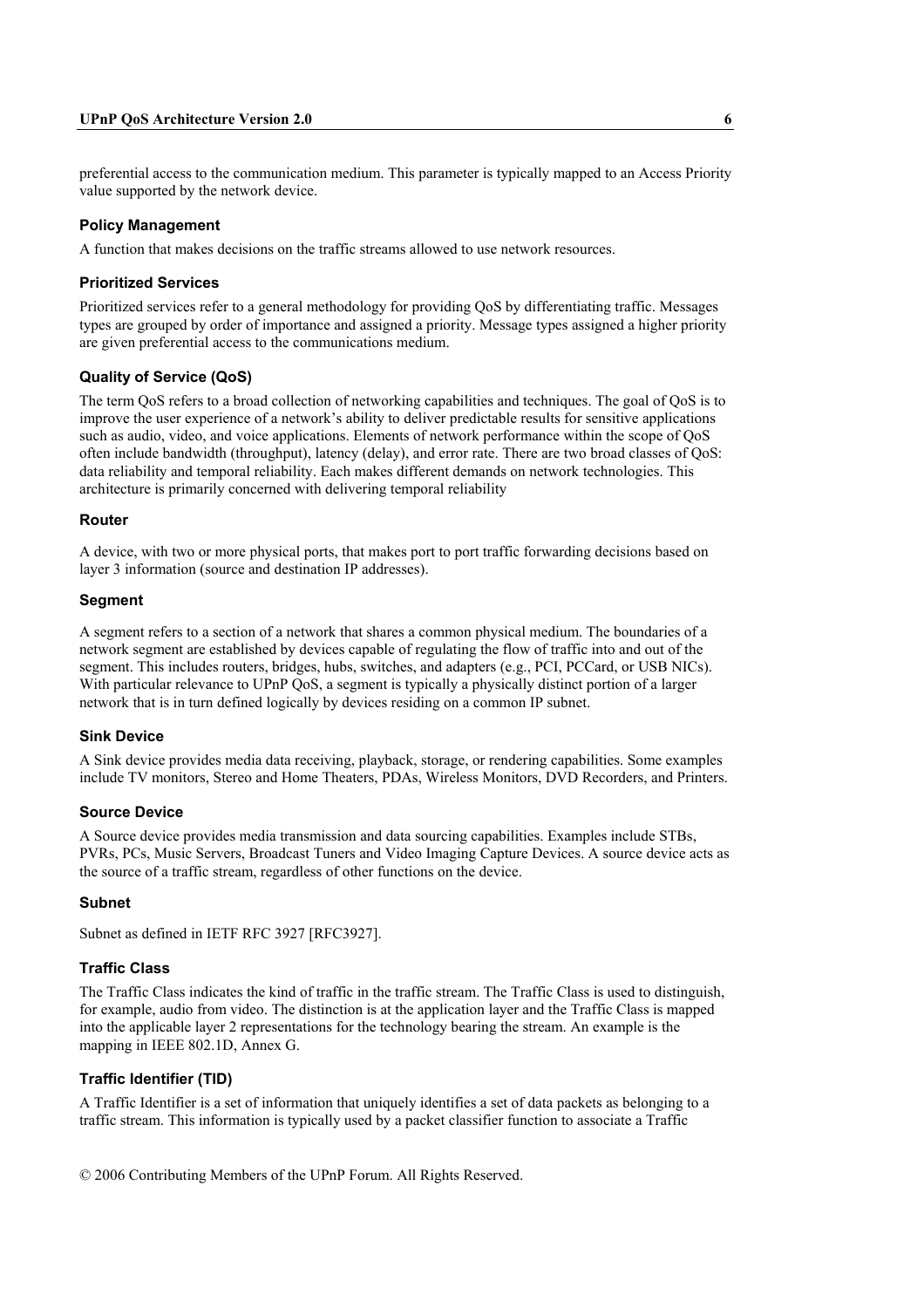Specification's QoS contract to the service provided to the Traffic stream. Other technologies may refer to this as a Filter Spec (RFC2205) or Traffic Classifier (IEEE 802.11e).

#### **Traffic Specification (TSPEC)**

A Traffic Specification contains a set of parameters that define the characteristics of the traffic stream. The TSPEC may be used to define the operating requirement for carrying the traffic stream and may define the operation of the packet scheduling function.

#### **Traffic Stream (TS)**

Traffic Stream is a unidirectional flow of data that originates at a source device and terminates at one or more sink device(s).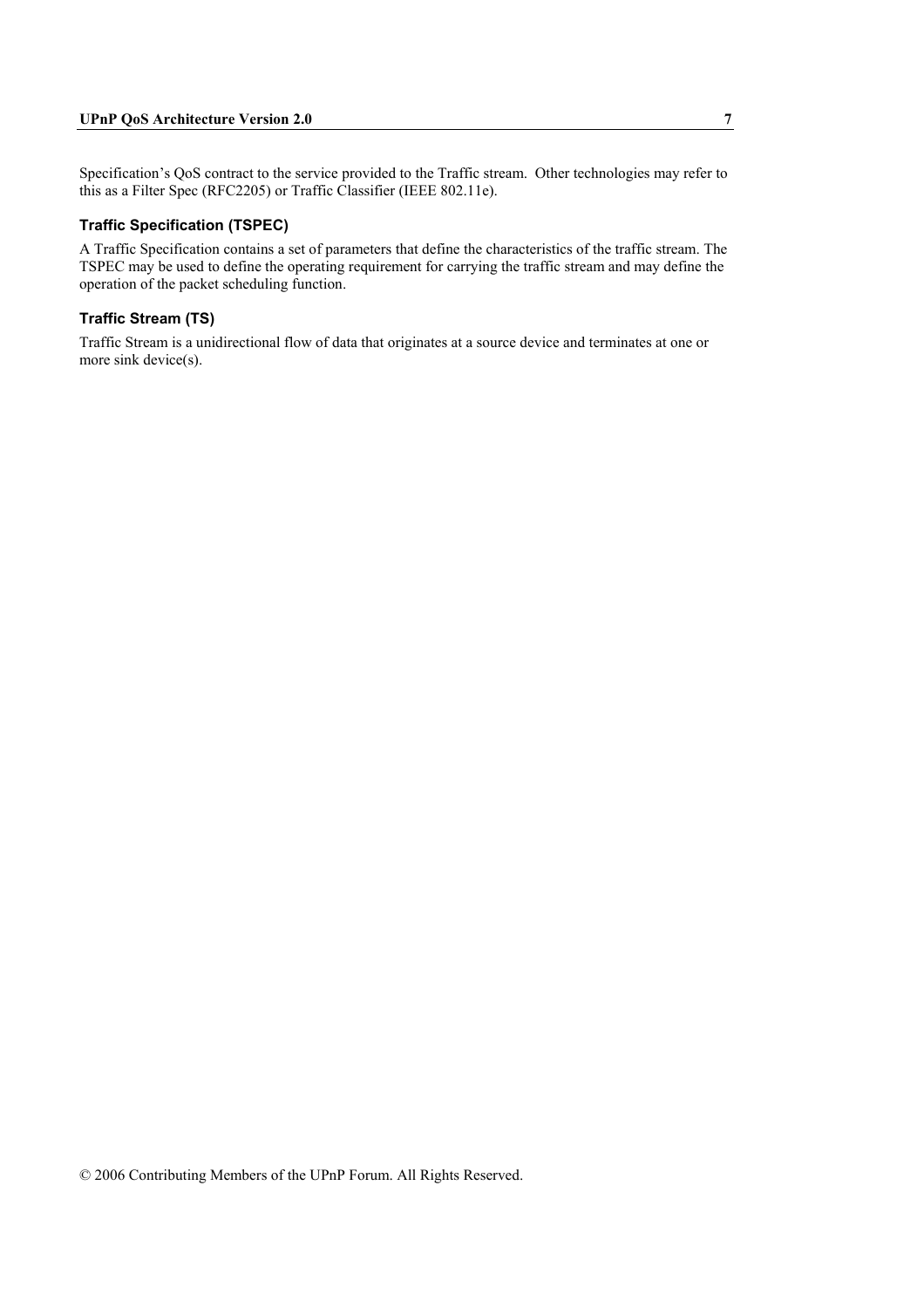## **2. Introduction**

This architecture document describes the motivation, use and interaction of the three services that comprise the UPnP QoS Framework:

- QosDevice
- QosPolicyHolder
- QosManager

It should be noted that while UPnP QoS defines three services (listed above), it does not define a new device type.

Since Quality of Service issues need to be solved for multiple usage scenarios, it is expected that vendors may use any UPnP device as a container for the services defined by UPnP QoS. The Control Points and QoS Management Entities must look for UPnP QoS Services embedded in all UPnP device types.

The UPnP QoS Framework is compliant with the UPnP Device Architecture version 1.0.

## **2.1. Referenced Specifications**

Unless explicitly stated otherwise herein, implementation of the mandatory provisions of any standard referenced by this specification shall be mandatory for compliance with this specification.

[Annex\_G] – IEEE 802.1D-2004, Annex G, *IEEE Standard for Information technology - Telecommunications and information exchange between systems - IEEE standard for local and metropolitan area networks - Common specifications - Media access control (MAC) Bridges*, 2004.

[XML] – *Extensible Markup Language (XML) 1.0 (Second Edition)*, T. Bray, J.Paoli, C. M. Sperberg-McQueen, E Maler, eds. W3C Recommendations, 6 October 2000.

[QM] – UPnP QosManager:2 Service Document:

[QD] – UPnP QosDevice:2 Service Document:

[QPH] – UPnP QosPolicyHolder:2 Service Document:

[AV] – UPnP AV Architecture Document V0.83

[DEVICE] - *UPnP Device Architecture, version 1.0*.

[DSCP] - IETF RFC 2474, *Definition of the Differentiated Services Field (DS Field) in the IPv4 and IPv6 Headers*, K. Nichols, Cisco Systems, S. Blake, Torrent Networking Technologies, F. Baker, Cisco Systems, D.Black, EMC Corporation, December 1998.

[RFC3927] IETF RFC 3927, Dynamic Configuration of IPv4 Link-Local Addresses.

[RFC3339] – *Date and Time on the Internet: Timestamps*, G. Klyne, July 2002. http://www.ietf.org/rfc/rfc3339.txt

[RFC2474] - Definition of the Differentiated Services Field (DS Field) in the IPv4 and IPv6 Headers. http://www.ietf.org/rfc/rfc2474.txt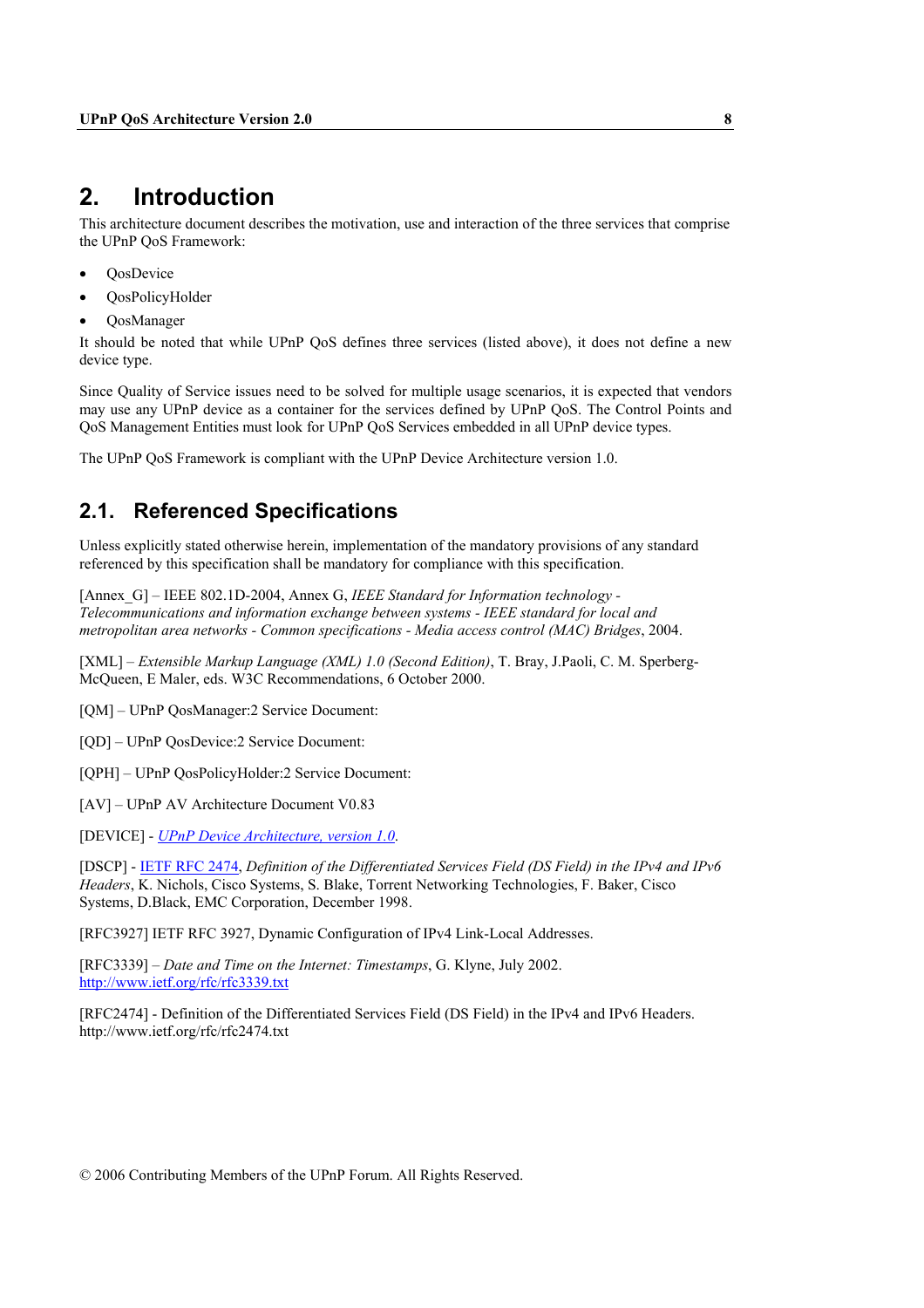## **3. Architecture Overview**

This version of the architecture document only describes prioritized QoS. UPnP QoS architecture defines 3 services. These are the QosPolicyHolder[QPH] Service[QPH] , QosManager[QM] Service[QM] and QosDevice[QD] Service[QD] . All three are shown in the following figure. The numbers in parenthesis indicate the order of the QoS actions.



#### **Figure 1 - UPnP QoS Architecture Overview**

The following describes an overall architecture of the QoS subsystem and the interaction between various components. To illustrate the relationships of various QoS components, an example scenario with a simple sequence of setup steps is described below. The detailed operations are described in section 5.

In this scenario, a Control Point application is assumed to have the knowledge of source, sink and content to be streamed, along with the content's Tspec. The Control Point constructs a TrafficDescriptor structure and requests a QosManager in the network to setup QoS for a traffic stream (step 1). The Control Point may optionally indicate the QosPolicyHolder service of its choice when calling the QosManager service. The QosManager component, acting as a Control Point (often referred to as QoS Management Entity), requests the QosPolicyHolder service (step 2) to provide appropriate policy for the traffic stream described by the TrafficDescriptor (step 3). Based on this policy, the QosManager configures the QosDevice(s) for handling the new traffic stream (step 4).

The QosPolicyHolder Service provides traffic policy for the network on which it resides. It can be used to set the relative importance of a traffic stream by returning a TrafficImportanceNumber and a UserImportanceNumber (these are elements of TrafficPolicy). The TrafficImportanceNumber in turn, is conveyed to QosDevice(s) by the QosManager and is used by the QosDevice to derive the technology specific layer 2 access priority. For Parameterized Services, the allocation of resources for QoS instances,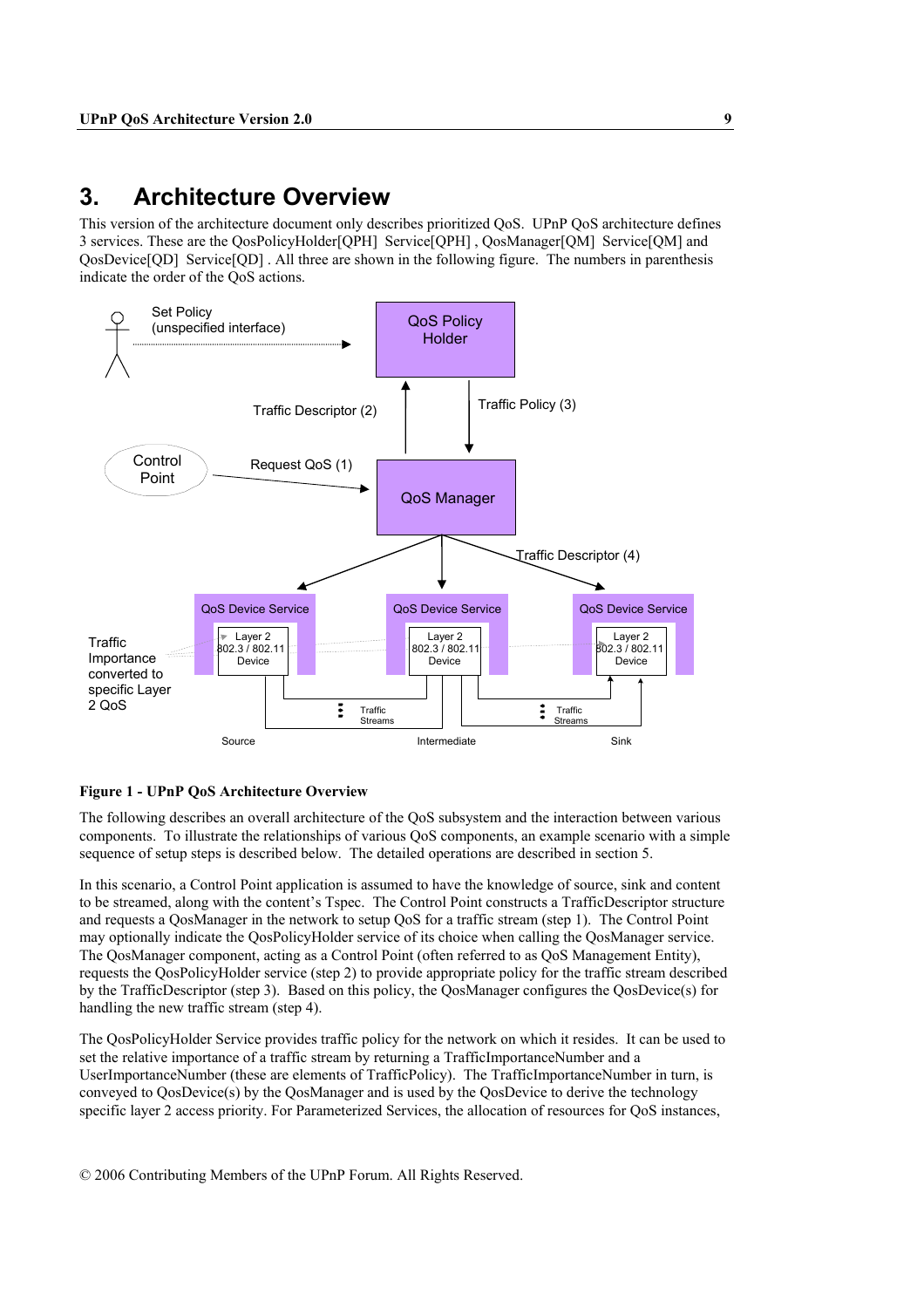by a QosDevice, is determined by the UserImportanceNumber. The mechanisms for setting up parameterized QoS are not defined in this version of UPnP QoS architecture.

The QosManager communicates with the QosPolicyHolder , to get the TrafficImportanceNumber (part of TrafficPolicy) for the requested traffic stream (described by the traffic descriptor). The Control Point may select a QosPolicyHolder that the QosManager must use. If the Control Point does not specify a QosPolicyHolder, then the QosManager searches for all QosPolicyHolder instances on the network. If there are zero or more than one QosPolicyHolder instances on the network, then the QosManager applies a default policy based on the TrafficClass supplied by the Control Point. However, if the QosManager finds exactly one QosPolicyHolder on the network and the Control Point has not selected any QosPolicyHolder then the QosManager queries that QosPolicyHolder for traffic policy.

Additionally, the QosManager may perform admission control for a traffic stream on behalf of a QosDevice, if the "AdmissionPolicy" attribute is set to "enabled" by the QosPolicyHolder. If admission control is performed, the UserImportanceNumber is used to determine the relative importance of the traffic streams (see Section 4.1.2.) otherwise this parameter must be ignored.

Fundamentally, UPnP QoS operates on a traffic stream that flows between two or more devices. A traffic stream is viewed as a uni-directional flow from a source device to a sink device, possibly passing through intermediate devices. The QosDevice Service exists within one or more devices to receive and apply the TrafficImportanceNumber (e.g., implied access priority) for a traffic stream.

The internal mechanism used by the QosDevice for applying the TrafficImportanceNumber is not defined by UPnP. For a prioritized environment, it is envisioned that either an application on the source QosDevice directly tags the packets to be transmitted or there is a classifier function in the QosDevice that examines and tags packets.

It should be noted that a fundamental assumption for UPnP QoS is that every device on the home network will be on the same IP subnet. Therefore routing between devices in the Home Network is out of scope for UPnP QoS.

This section is meant as a brief overview of the UPnP QoS Architecture. The following section will explain the motivation behind UPnP QoS. It also introduces some key concepts and terms that will be explored in the following sections of this document.

## **3.1. Motivation**

### **3.1.1. Policy-based QoS**

Policy-based QoS provides a way to allocate network resources, e.g., network bandwidth, according to a set of defined preferences. It provides criteria for resolving conflicts when applications simultaneously compete for the resources. Policy is the basis for responding to questions such as these:

- Who and what can access which resources on the network?
- What is the highest importance traffic or application that is in use, what is the lowest importance traffic, and what levels of traffic are in between?

A policy-based QoS system allows an individual or entity to define rules, based on these types of questions and to manage them in the context of the policy system. These rules are then applied to network resources and requests based upon a set of pre-defined criteria and/or conditions such as network address, application type and/or bandwidth needs and availability.

UPnP QoS is a policy-based QoS system. The QosPolicyHolder Service, in particular, provides a mechanism for enabling or disabling Admission Policy [3.2.2] for the entire network and for classifying traffic according to information provided in the request for QoS for a particular traffic stream. The type of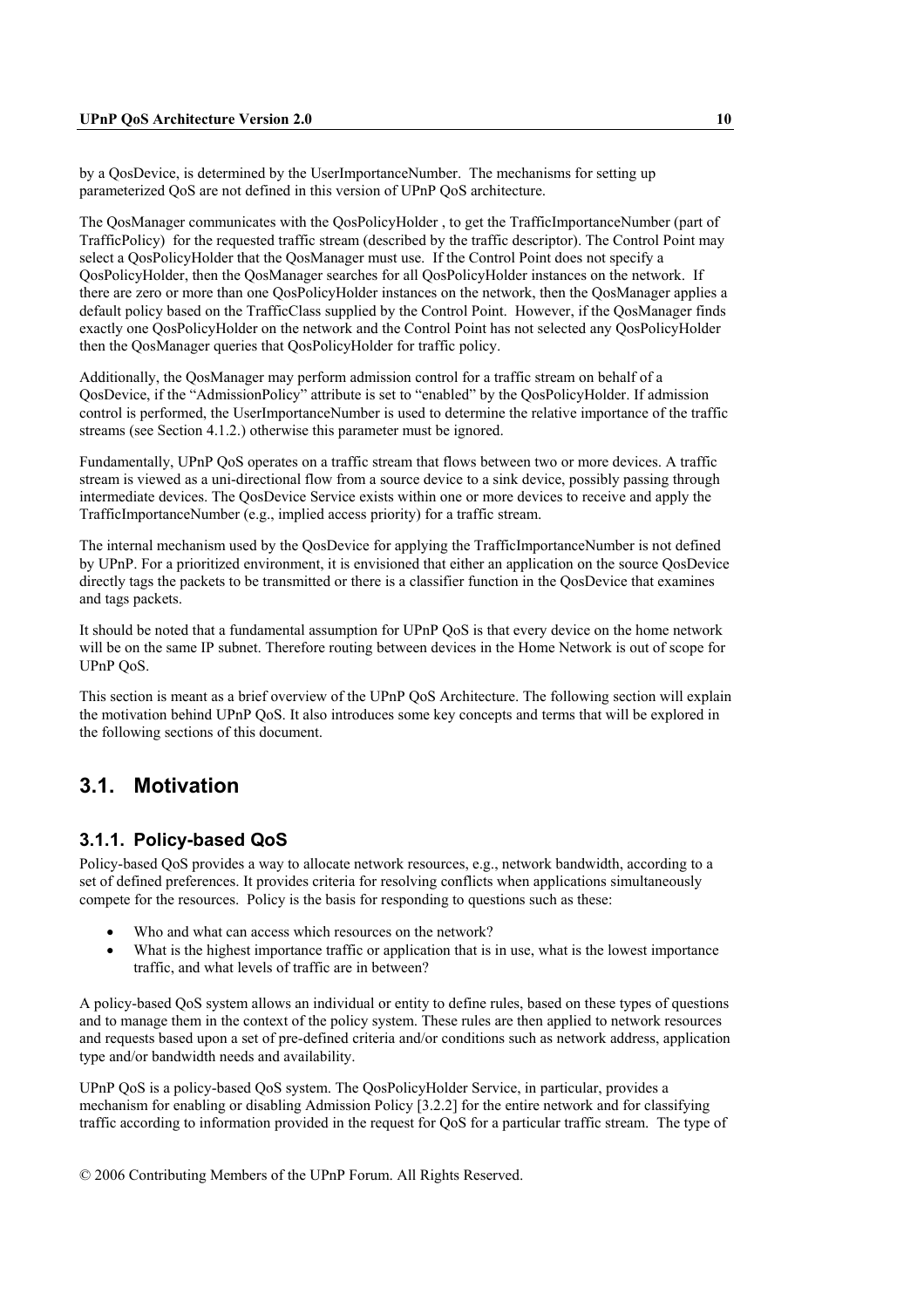information is provided in the Traffic Descriptor includes, among other items, traffic class (best-effort, video, voice, etc.), the source and destination network IP addresses for the stream, and the protocol, application name, username, etc. Whenever a request for QoS is made, it is forwarded to the QosPolicyHolder Service (if present) by the QosManager Service. The QosPolicyHolder Service then examines the information provided in the request and returns the importance, in the form of a TrafficPolicy that shall be given to the traffic stream.

There were several goals taken into account in the design of the UPnP QoS Architecture and in particular the QosPolicyHolder Service. These included:

- 1. Consistent and predictable classification of a traffic stream.
- 2. Allow for flexibility in QosPolicyHolder implementation, to meet the diverse needs of applications and requirements.

## **3.2. Key Concepts**

### **3.2.1. Admission Control**

Admission control is the procedure followed to permit the instantiation of a traffic stream at any of the following QoS capable devices: a source, zero or more intermediate devices on a traffic stream's path, or a sink. This procedure is based on a device's resources and is a go/no-go decision for a single traffic stream instantiation request. The decision is made based on the instantaneous state of the device. The procedure may be executed by the QosManager or the QosDevice, depending on the device's advertised capabilities. In the UPnP QoS version 2.0 Specification, QosDevice Admission Control is not supported.

### **3.2.2. Admission Policy**

Admission Policy is the procedure followed by the QosManager, which is responsible for managing the end to end instantiation of a traffic flow. This procedure uses policy information, obtained from the QosPolicyHolder Service, to determine the continuing viability of existing end to end traffic instances. If policy permits, existing end-to-end traffic stream instances may be modified or de-committed by the managing entity (QosManager), in order to allow the instantiation of the prospective traffic flow. The policy information used for making decisions is AdmissionPolicy, UserImportanceNumber and TrafficImportanceNumber.

### **3.2.3. Traffic Descriptor**

The TrafficDescriptor is composed of a TrafficId and other pertinent information that must be provided by the Control Point. It is the representation of a traffic stream for purposes of providing QoS. Once the QosPolicyHolder returns a policy, or if the QoS Management Entity uses a default policy, this policy information is placed into the TrafficDescriptor by the QosManager before setting up QoS on each QosDevice. This information in the TrafficDescriptor may later be used for diagnostic purposes. The QosDevice service must store the traffic descriptors of the traffics that have been successfully set up.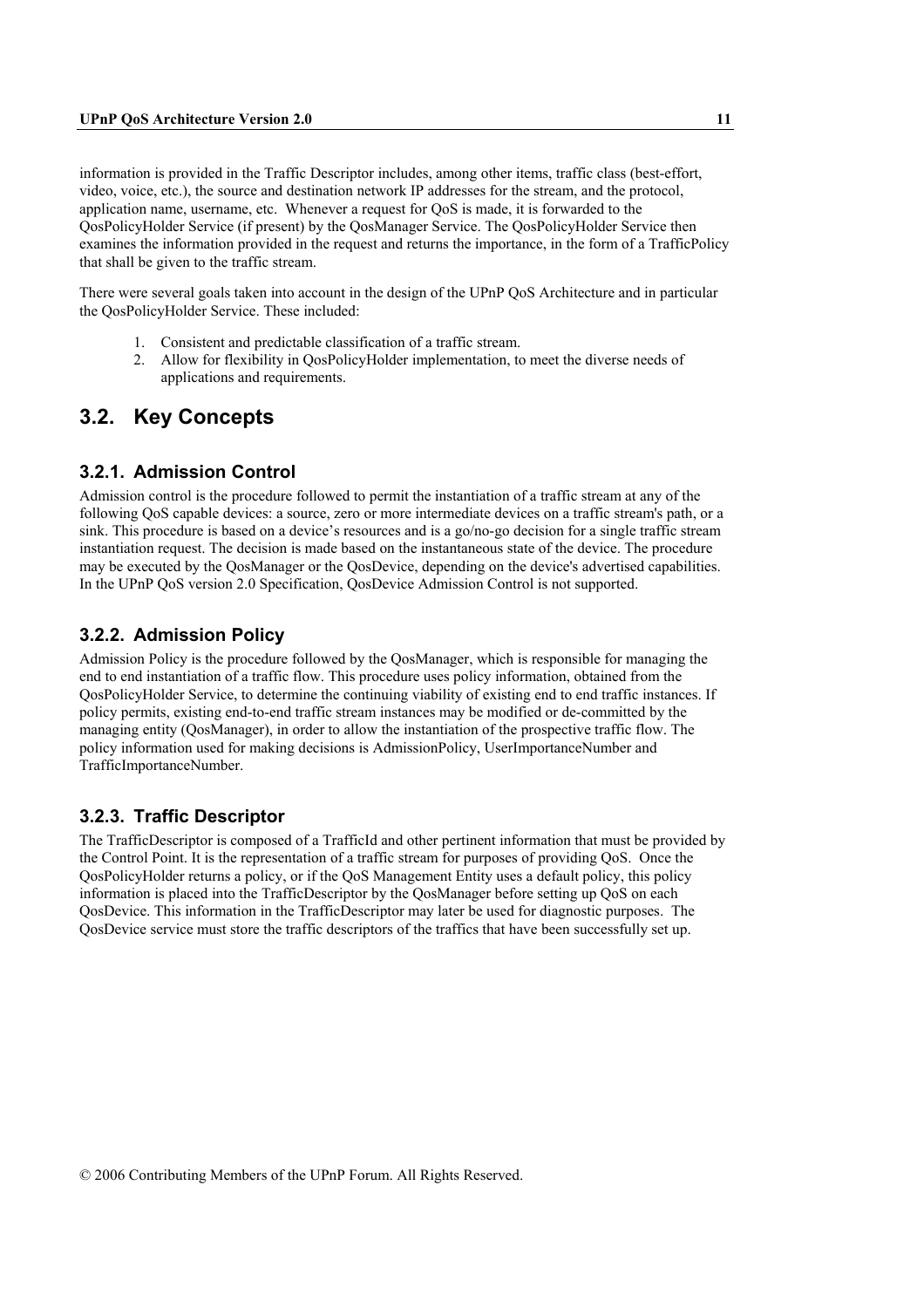## **4. UPnP QoS Services**

## **4.1. QosPolicyHolder Service**

#### **4.1.1. Role**

The UPnP QosPolicyHolder Service is a repository of QoS policies for Home Network. These QoS Policies can be configured by the user or a third party on behalf of the user to indicate the treatment of traffic on the Home Network. The QosPolicyHolder Service provides a UPnP-defined interface for a QosManager to access the Home Network QoS policies. The Policy within the QosPolicyHolder Service is populated in a non-specified manner that is out of scope for the UPnP QoS specifications. For example, methods such as an HTML GUI or other vendor dependent applications may be used.

The main function of this service is to judiciously allocate the use of traffic importance numbers by applications so that traffic importance levels are not overused. In a prioritized system the traffic importance number is mapped into a priority and if a given priority were overused, it would essentially loose differentiation. QosPolicyHolder also provides additional information[QPH] to identify the source of the OoS policy.

### **4.1.2. Traffic Stream QoS Policy Description**

The QoS traffic policy consists of three QoS-specific elements, namely *AdmissionPolicy* (a Boolean value), *TrafficImportanceNumber* (an integer in the range of 0-7), and *UserImportanceNumber* (an integer in the range of 0-255). In addition, QosPolicyHolder also provides 4 optional parameters (*PolicyHolderId, PolicyLastModified, PolicyModifyingUserName, PolicyHolderConfigUrl*) that are used for identifying the source of the QoS policy.

If a QosPolicyHolder administrator chooses to set AdmissionPolicy (enabled/disabled) to "enabled", the QosManager enforces admission policy for the traffic streams being setup.

The *TrafficImportanceNumber* indicates a traffic stream's relative importance priority as described in Section 3.1.

The *UserImportanceNumber* will be used by the QosManager as the basis for admission policy decisions when the network resources are saturated. The UserImportanceNumber allows the QosManager to admit new requests or revoke previous requests so that the traffic streams with higher UserImportanceNumber are accommodated first. This value allows users the ability to fine tune their preferences for particular types of traffic streams that otherwise might have had the same TrafficImportanceNumber. The UserImportanceNumber value is applicable only when A*dmissionPolicy* is "enabled". The value of 255 indicates highest importance and the value 0 indicates lowest importance. In the case where two or more traffic streams have the same UserImportanceNumber value, a first come first serve policy is applied to them.

The *PolicyHolderId* uniquely identifies the QosPolicyHolder in the home network. *PolicyLastModified* indicates when the policy was last modified, while the *PolicyModifyingUserName* identifies the home user or other entity that modified the policy last time. *PolicyHolderConfigUrl* points to the policy configuration page of the device

The QosPolicyHolder Service provides an interface to retrieve the QoS policy for a given traffic stream, described by the TrafficDescriptor. Although the UPnP QoS 1.0 architecture only allows a single policy holder in the home network, the 2.0 version allows the existence of multiple policy holders. The Control Point optionally supplies a QosPolicyHolder of its choice to the QosManager. The behavior of QosManager (version 1.0 or 2.0 when the Control Point does not select a QosPolicyHolder), when there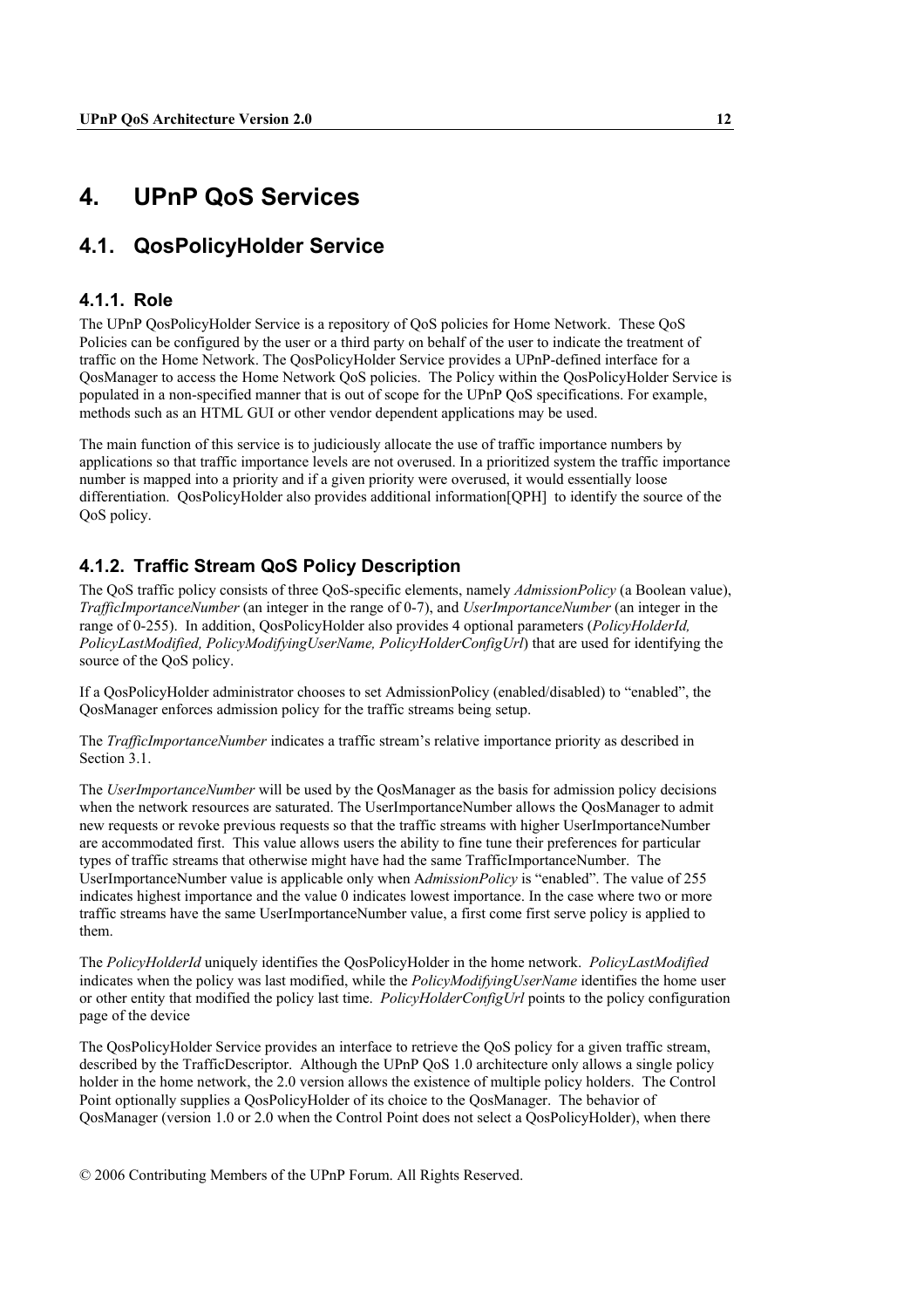are multiple or zero QosPolicyHolder Services in the home network, is described in section 4.2 (QoS Manager).

## **4.2. QoS Manager**

### **4.2.1. Role**



#### **Figure 2. QoS Manager function and interfaces**

The QoS Manager function is an essential part of the UPnP QoS architecture. This function is a combination of a QosManager Service and a QoS Management Entity as shown in Figure 2. The QoS Management Entity provides Control Point functionality that discovers and controls QosDevice services and the QosPolicyHolder Services running on the network. The QoS Management Entity is responsible for requesting and releasing the QoS assigned to various network traffic streams. The interface between the QoS Management Entity and the QosManager Service is device dependent and not defined by the UPnP QoS specifications.

In the remainder of the document the term "QosManager" may be used to refer to the QosManager Service or the QoS Management Entity or the collective functionality.

## **4.2.2. Behavior**

When a QosManager completes setting up QoS for a traffic stream, the traffic related information is stored in the QosDevice(s) on the traffic stream's path (source, intermediate, and/or sink). All QosDevice(s) in the network path will store the traffic descriptor (more details are provided in the QosDevice Service section). Consequently, any QosManager can query the QosDevice(s) and determine the state of a traffic stream.

A Control Point will request the QosManager Service to setup QoS by providing a TrafficDescriptor. The Control Point may optionally indicate to the QosManager, a QosPolicyHolder of its choice in the TrafficDescriptor structure. The QosManager service will retrieve admission and traffic QoS policy from the designated (if specified) or default QosPolicyHolder Service and, possibly after determining the network path, will setup all appropriate QosDevice services.

The QosManager service provides an interface (RequestTrafficQos action) for a Control Point to request QoS for a traffic stream identified by a TrafficDescriptor. The QosManager service will return the TrafficDescriptor (in addition to other parameters) which will contain additional information such as the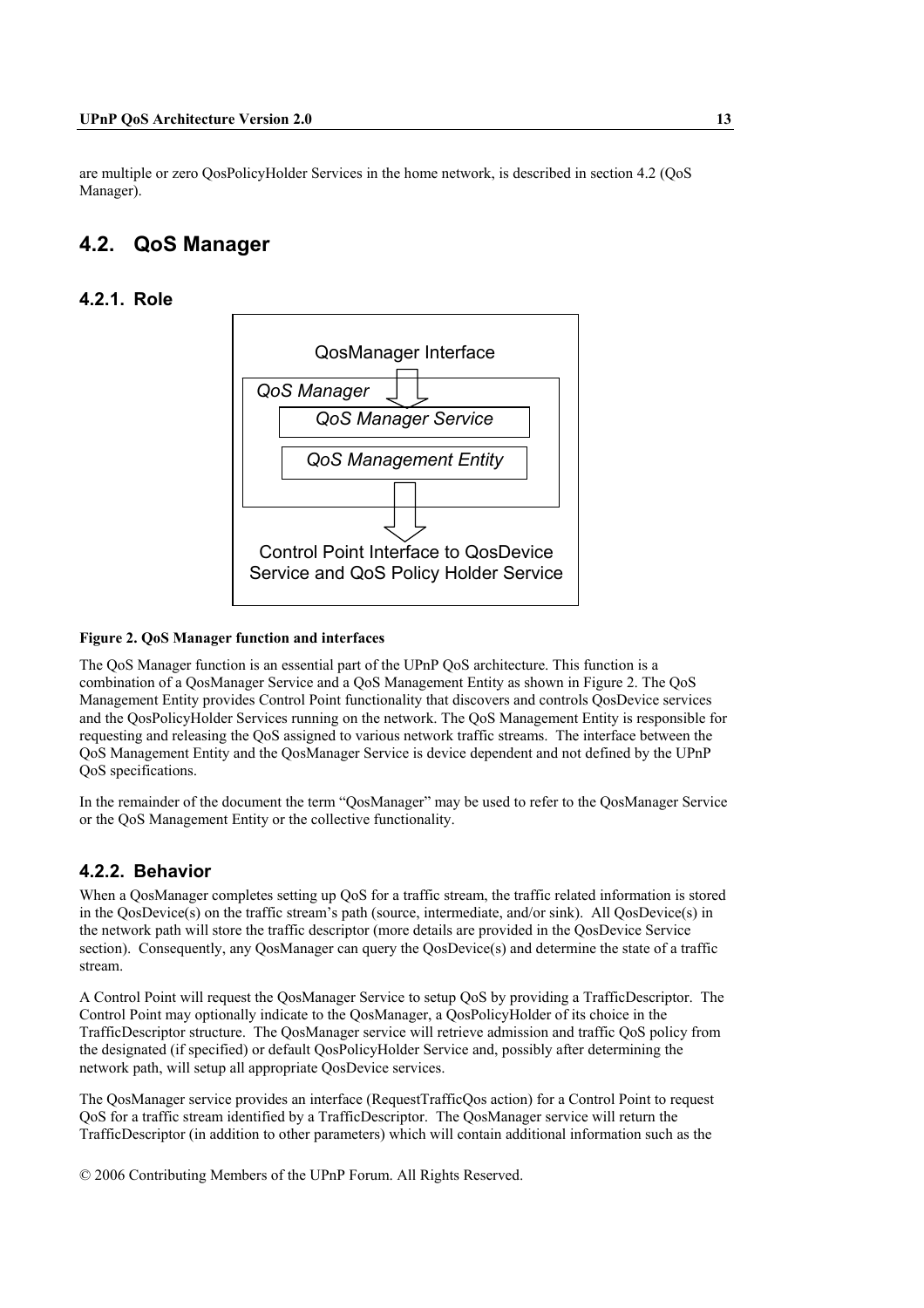Tspec that is currently active. If the QosManager is not successful, then it returns a corresponding error code.

### **4.2.3. Dealing with Policy**

The QosManager interacts with the QosPolicyHolder Service in the following ways to deal with policy.

- If the Control Point specifies a QosPolicyHolder then the QosManager must use it. If the Control Point selected QosPolicyHolder does not exist, then the QosManager must return an error.
- If the Control Point does not specify a QosPolicyHolder then
	- o If there is one QosPolicyHolder Service on the network it must be used as the source of policy information.
	- o If there is more than one QosPolicyHolder service on the network, then the QosManager must use the default policy described in [QM]
	- o If there are no QosPolicyHolder services on the network, then the QosManager must use the default policy described in [QM] .

After completing the action RequestTrafficQoS, the QosManager will also return the number of QosPolicyHolder instances (in addition to other return parameters) that are visible to the QosManager (irrespective of whether a specific QosPolicyHolder was selected by the Control Point or not).

### **4.2.4. QoS Update**

In order to update the QoS for a traffic stream the QosManager will have to release the QoS for that traffic stream first and then setup QoS again for the requested traffic descriptor.

## **4.3. QosDevice Service**

#### **4.3.1. Role**

The QosDevice service is a function typically implemented in a QoS capable source, sink or intermediate network device. A QosDevice service is responsible for managing the device's network resources for traffic streams and returning the state of the device.

### **4.3.2. Behavior**

The QosDevice Service provides an interface for Control Points to execute actions on the device to setup QoS for traffic streams, to query the QoS capabilities and state of the QosDevice, and to register for events that the QosDevice generates. Typically, a QoS Management Entity acts as a Control Point for QosDevice Service. The QosDevice may optionally provide per interface rotameter observations.

An UPnP QosDevice will expose its static QoS capabilities through the GetQosDeviceCapabilities interface action. The static capabilities include type of native QoS support, such as: "Prioritized", "Parameterized", or "BestEffort". In the current UPnP QoS Specifications, "Parameterized" QoS is not supported. Other capabilities include maximum PHY bandwidth, network technology type, MAC address, InterfaceId and AdmissionControlSupported. In the current UPnP QoS Specifications, AdmissionControlSupported shall not be enabled.

The run time QoS state of the QosDevice is exposed through the GetQosState action. Since the QosManager is stateless and all of the traffic streams' related information is stored in each QosDevice on a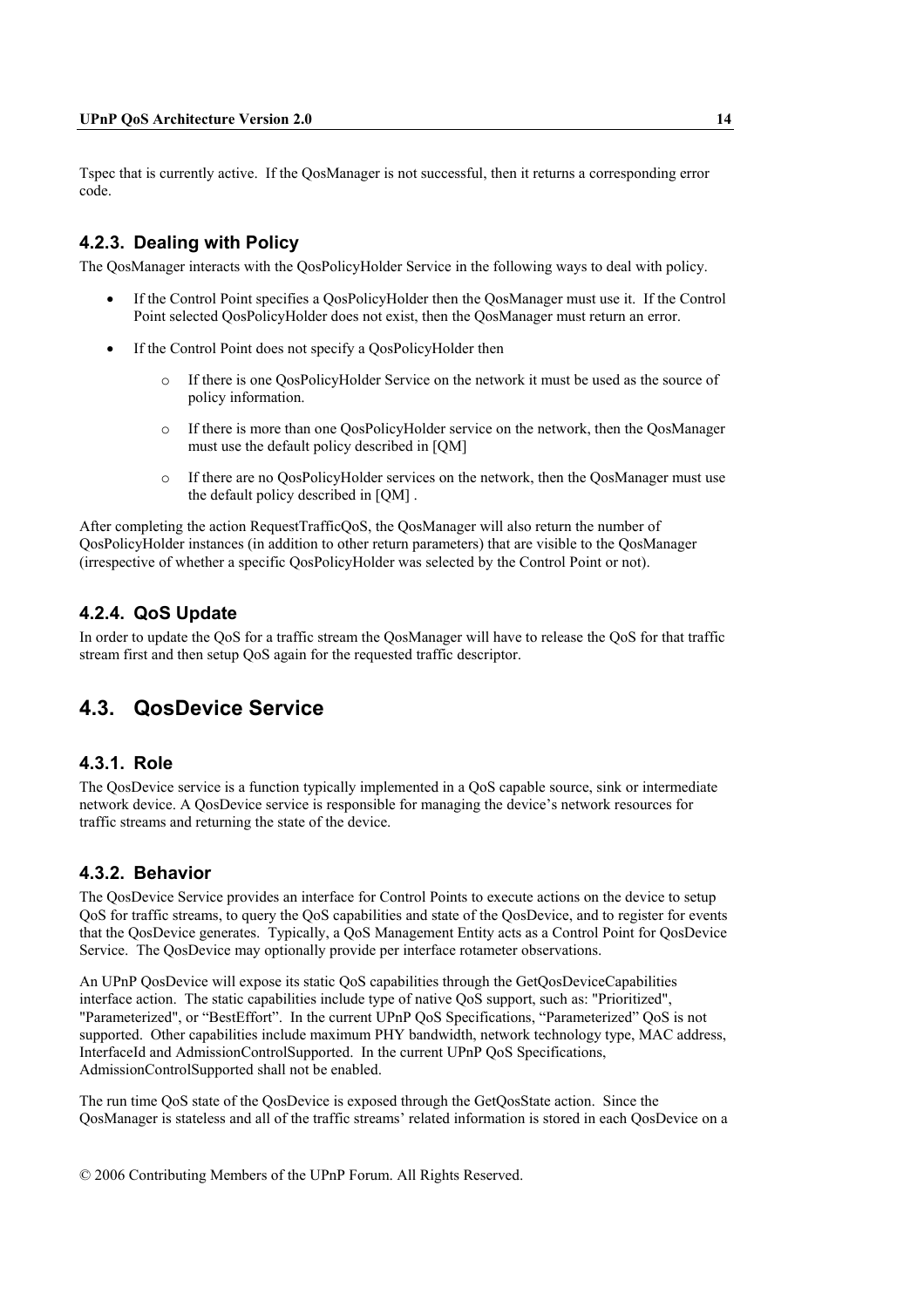traffic stream's path, the GetQosState interface provides information about its currently active traffic streams by returning a list of active TrafficDescriptor structures.

The SetupTrafficQos action of the QosDevice service allows the QoS Management entity to setup QoS associated with a particular traffic stream. The ReleaseTrafficQos action of the QosDevice service allows the Management entity to release QoS associated with a particular traffic stream. If the QoS Management entity is updating the existing QoS associated with a traffic stream, it first calls the ReleaseTrafficQos action, followed by the SetupTrafficQos action.

The topology information associated with the QosDevice (specifically its MAC table entries) is exposed via the GetPathInformation action. The GetQosDeviceInfo action allows the QosDevice to expose the port number and protocol associated with a particular traffic stream.

A QosDevice optionally collects information about network flows (rotameter) from its interfaces. Specifically, for each active interface on a QosDevice, one of two embodiments may be implemented. In the first embodiment, the QosDevice keeps a single traffic counter for each device directly attached to that interface. The counter for each attached device is used for traffic sent to and received from the device. Alternatively, in the second embodiment, the QosDevice keeps separate counters for each implemented priority queue (rather than a single counter representing all queues) for each device directly attached to that interface. The rotameter allows for both embodiments as some devices may not be capable of counting traffic per-priority-queue for each device attached to the interface.

These counters are useful for diagnostic purposes, i.e. ascertaining which device(s) on the network are most active (sending or receiving the most data), and therefore likely candidates for causing congestion. Because no distinction is made between bits sent or received in each counter, other UPnP QoS methods must be used to ascertain the source (versus the sink) of traffic (this can be done by simply querying the QosDevice for active TrafficDescriptor instances).

If a Control Point is interested in querying these rotameter observations, it must first configure the service using the ConfigureRotameterObseration action, then subsequently (e.g. a user initiated diagnostic session) request one or more observations using the GetRotameterInformation action. Importantly, the rotameter service must be configured well before observations are requested (otherwise there won't be sufficient data to provide diagnostic value).

### **4.3.3. Setup Traffic QoS**

The QosManager uses the TrafficDescriptor and calls the SetupTrafficQos action on the QosDevice service to set up QoS for the traffic stream identified by the TrafficId in the traffic descriptor.

#### **4.3.4. Traffic Admission Control**

In response to the action GetTrafficPolicy, the QosPolicyHolder returns the admission policy for the home network in the AdmissionPolicy state variable. If the value of the state variable is "enabled", the QosManager may perform end-to-end network-wide admission control in an implementation specific manner. The QosManager uses the associated UserImportanceNumber to reject or allocate new traffic streams and/or revoke existing traffic streams. If the value of the AdmissionPolicy state variable is "disabled", the QosManager must pass the traffic stream's TrafficImportanceNumber to the relevant QosDevice(s). Device level admission control is not part of this version of UPnP QoS specification. The QosDevice parameter AdmissionControlSupported is specified for future extensions to this specification.

### **4.3.5. Path Information**

The QosDevice service provides an interface to provide information regarding its neighboring devices that are reachable through each of its active interfaces. This information is useful for a QosManager service to correctly detect the network segment topology.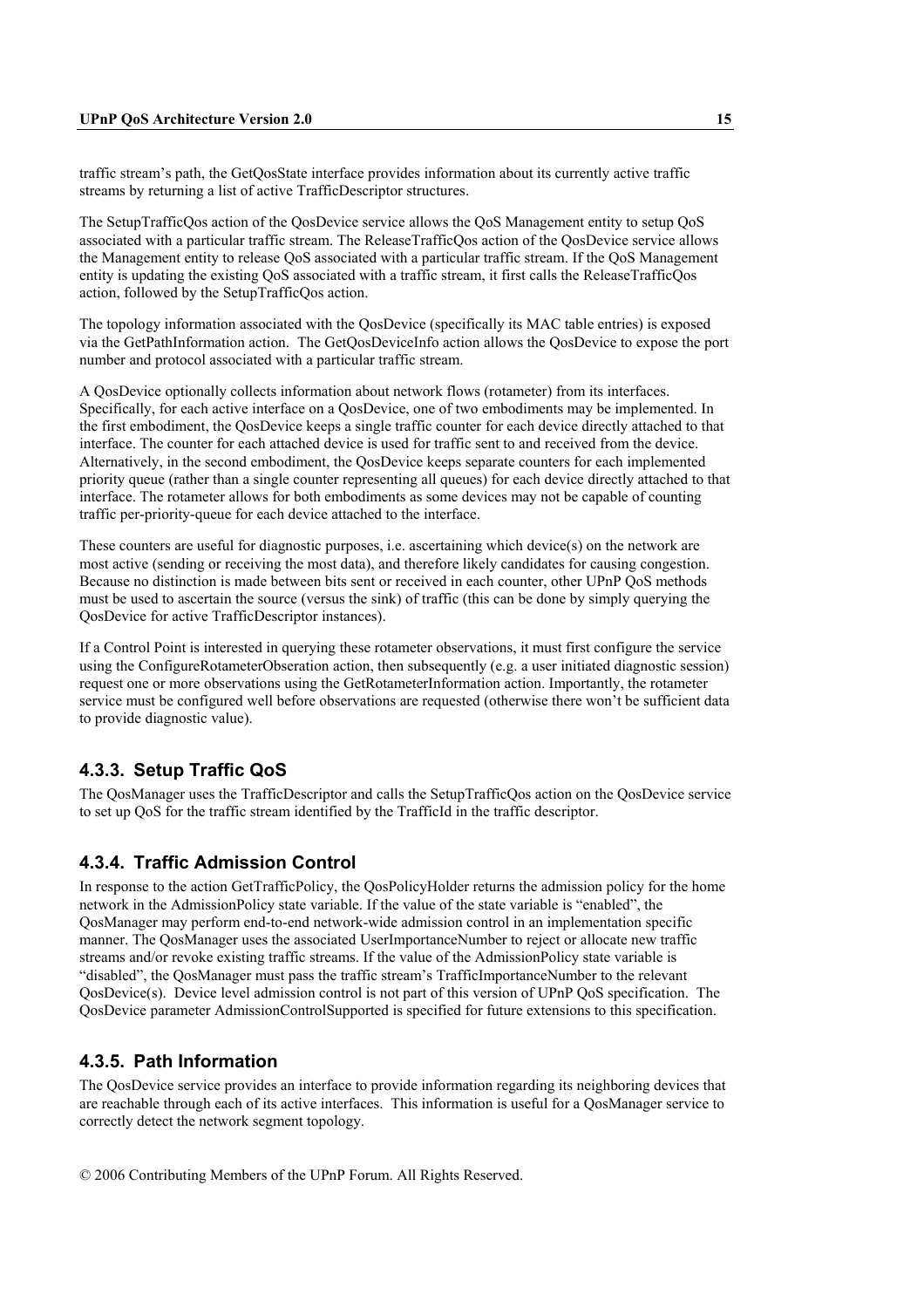### **4.3.6. Events**

The QosDevice service may optionally implement two events, namely PathInformation and TrafficStreamUpdate. When there is a change in PathInformation, the QosDevice will issue an event and send the updated PathInformation variable in the body of the event. Any time a SetupTrafficQos or ReleaseTrafficQos action is invoked; the QosDevice will issue an event and send the updated TrafficStreamUpdate variable in the body of the event. Both these events should be moderated to avoid flooding the network with repeated events.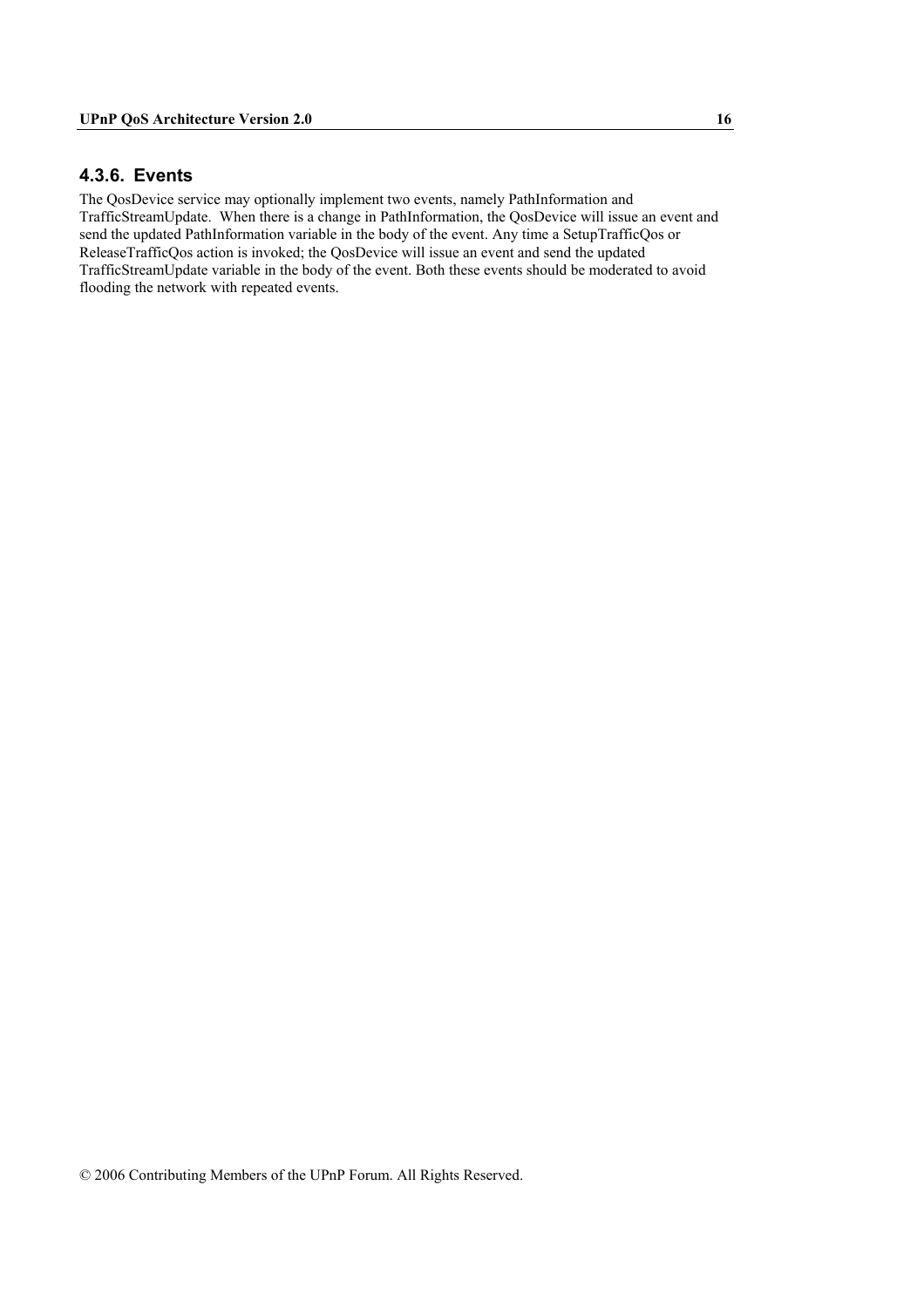## **5. System Operation**

An overview of the operational flow of UPnP QoS control messages is given below, more detailed information is provided in the related subsections.

- 1. Initiation of the QoS Setup for a traffic stream  $-$  The QosManager requires a minimum set<sup>2</sup> of information from a Control Point to perform the QoS setup. The method used to gather this information for different usage environments is described in the initiation process.
- 2. Determination of Policy for the traffic stream The QosManager will determine the appropriate policy by requesting this information from the QosPolicyHolder service. If the Control Point does not select a QosPolicyHolder or if a unique QosPolicyHolder does not exist, then default policy applies.
- 3. Determination of QosDevice Services that should be configured Based on the source and destination information for the traffic stream the QoS Management Entity will determine which QosDevice Services will play a role in the transport of the traffic stream.
- 4. Configuration of QosDevice the QoS Management Entity will interact with each applicable QosDevice to setup QoS for the traffic stream on the device. The device's setup will depend on the capabilities of the device and could include setting of packet handling priorities, other setup functions, and possibly in future versions of UPnP QoS - QosDevice-based admission control.
- 5. Feedback of the results of the QoS setup to the Control Point invoking the QosManager the success or failure of setup is provided to allow user feedback or other possible corrective actions.

## **5.1. Initiation of QoS Setup**

 $\overline{a}$ 

The Control Point may first select a QosManager Service. Control Points that do not select a QosManager Service, must implement or provide a QoS Management Entity. There may be zero or more QosManager Services in the home network. These are known through standard UPnP discovery methods. The method for selection of the QosManager is outside the scope of the UPnP QoS specification.

When a QosManager Service is selected, its operation is triggered through the RequestTrafficQoS action. This provides the QosManager with a (partially complete) TrafficDescriptor. Upon completion of the action, the QosManager returns the TrafficHandle, NumPolicyHolders and (an updated) TrafficDescriptor to the Control Point.

- The TrafficHandle is a unique identifier associated with that TrafficDescriptor to be used in all future interactions.
- The NumPolicyHolders value indicates the number of QosPolicyHolder Services that are available in the network. This value is significant only if the Control Point did not choose a QosPolicyHolder in the input TrafficDescriptor. A value other than "1" indicates that the default policies have been used by the QosManager. A value of "1" indicates that the policy provided by the Control Point selected QosPolicyHolder Service has been used or that exactly one QosPolicyHolder was found on the network.

The information provided in the TrafficDescriptor by the Control Point and the related process steps are described in the following subsections. A generic process for any Control Point is described. However,

<sup>&</sup>lt;sup>2</sup> see the Traffic Descriptor Matrix in QosManager Service document [QM] for examples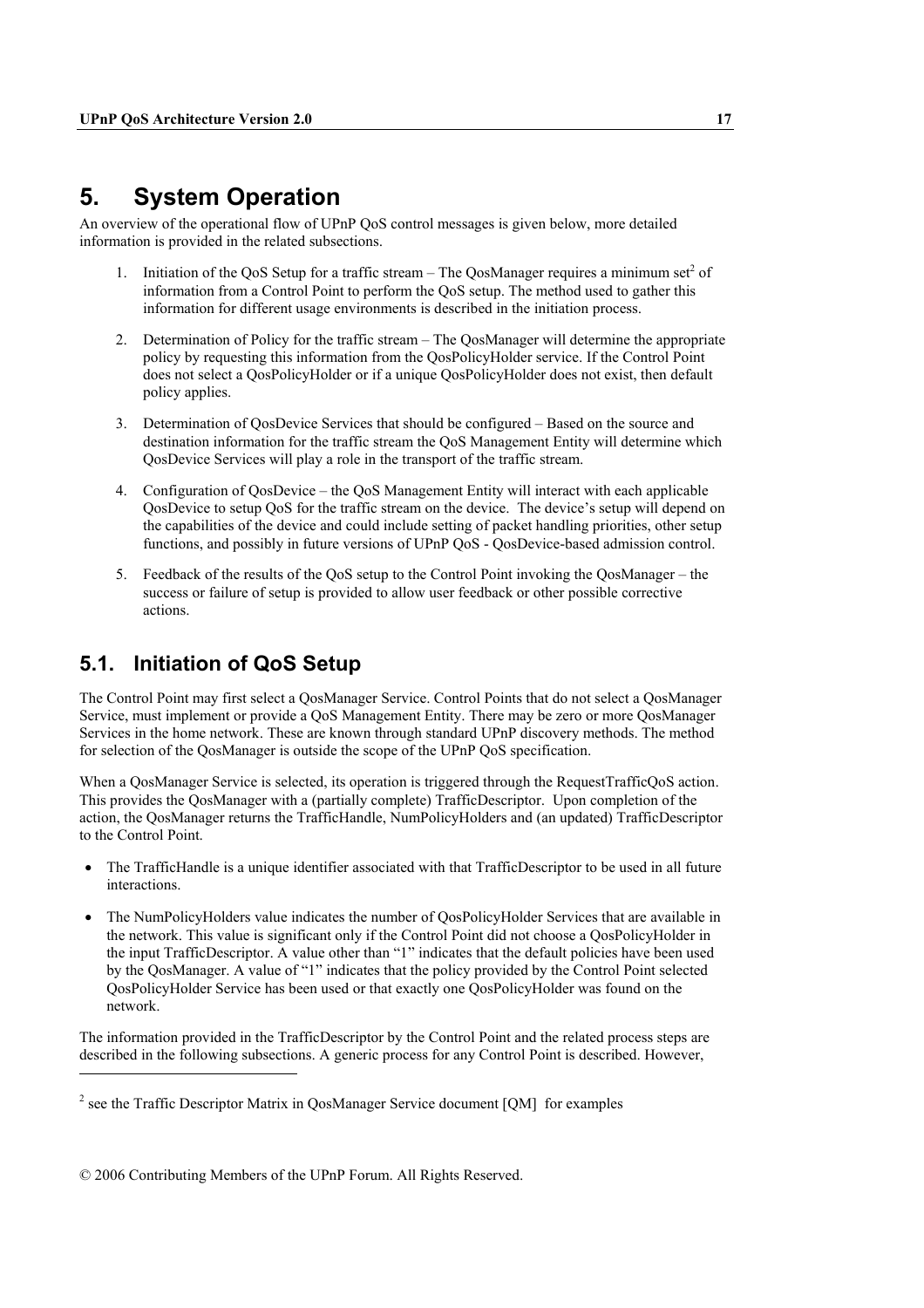since streaming in UPnP-AV is out-of-band in the specific case of an independent AV Control Point such a requester of QoS may not know all details of the specific traffic stream for which QoS is requested. The UPnP-QoS services add specific support to deal with this case by allowing an AV Control Point to supply an incomplete TrafficId and providing means for the QosManager to complete the TrafficId.

### **5.1.1. Integrated Control Point**

In the case of an integrated Control Point (a Control Point that is located in an endpoint), the UPnP QoS architecture requires that Control Point to manage the binding between the traffic stream and the TrafficDescriptor. This means that the invocation of the QosManager is done by a Control Point that has knowledge of the setup of the transport method (for example, TCP or UDP which is out of band to UPnP QoS). It must be able to provide the QosManager with the complete TrafficId information and the Tspec.

The integrated Control Point is present in the following applications:

• UPnP AV Services, two box model

In the two box model there is a Media Server device (MSD) and a Media Server Control Point. The device that hosts the Media Server Control Point (MSCP) is the initiator of the QoS setup. The MSCP will locate content on the MSD, retrieve its URI and start playback. The initiation of QoS Setup can be done before or after the establishment of the traffic stream from the server.

Generic case (not UPnP AV services)

Any application is able to initiate the QoS setup as long as it can provide the information needed by the QosManager Service.

### **5.1.2. Independent AV Control Point**

The AV Control Point case refers to the situation where there is an AV Control Point that is not co-resident with the Media Render device (MRD). This is referred to typically as the three box model. For further information refer to the UPnP-AV architecture [AV]

In the three box model case, the AV Control Point initiating the RequestTrafficQos action on the QosManager may be unaware of the complete TrafficId. Information such as the port numbers may be unknown to the AV Control Point. The QosManager uses the QosDevice action, GetQosDeviceInfo to query the appropriate QosDevice for the port numbers on the basis of an (incomplete) TrafficDescriptor. When the MediaServerConnectionId and MediaRendererConnectionId are provided, these may be used by the QosDevice to correctly identify the connection.

The QosManager action *RequestTrafficQos* offers the ability to take an ordered list of Tspecs and have the QosManager select the most-preferred Tspec that can be supported by the network conditions. However in practice, use of this capability is limited due to the fact that the complete TrafficId may not be known before the setup of the transport session or may not be the same for all Tspecs. Since the port numbers are typically independent from the URI and known in the devices that setup the transport's connection, it is possible for the QosManager to have sufficient TrafficId information to complete the QoS setup process via the GetQosDeviceInfo action on the MediaRenderer and MediaServer. In this version of the QoS architecture the use of this feature is restricted to cases where the port numbers are consistent between different Tspecs. Finally the AV Control Point is responsible for ensuring that the URI corresponding to the selected Tspec is selected via SetAVTransportURI.

### **5.1.3. Determination of TrafficId**

The initiation of QoS with RequestTrafficQos can be done before or after full knowledge of the TrafficId is available. A summary of the issues in each of these cases is outlined below.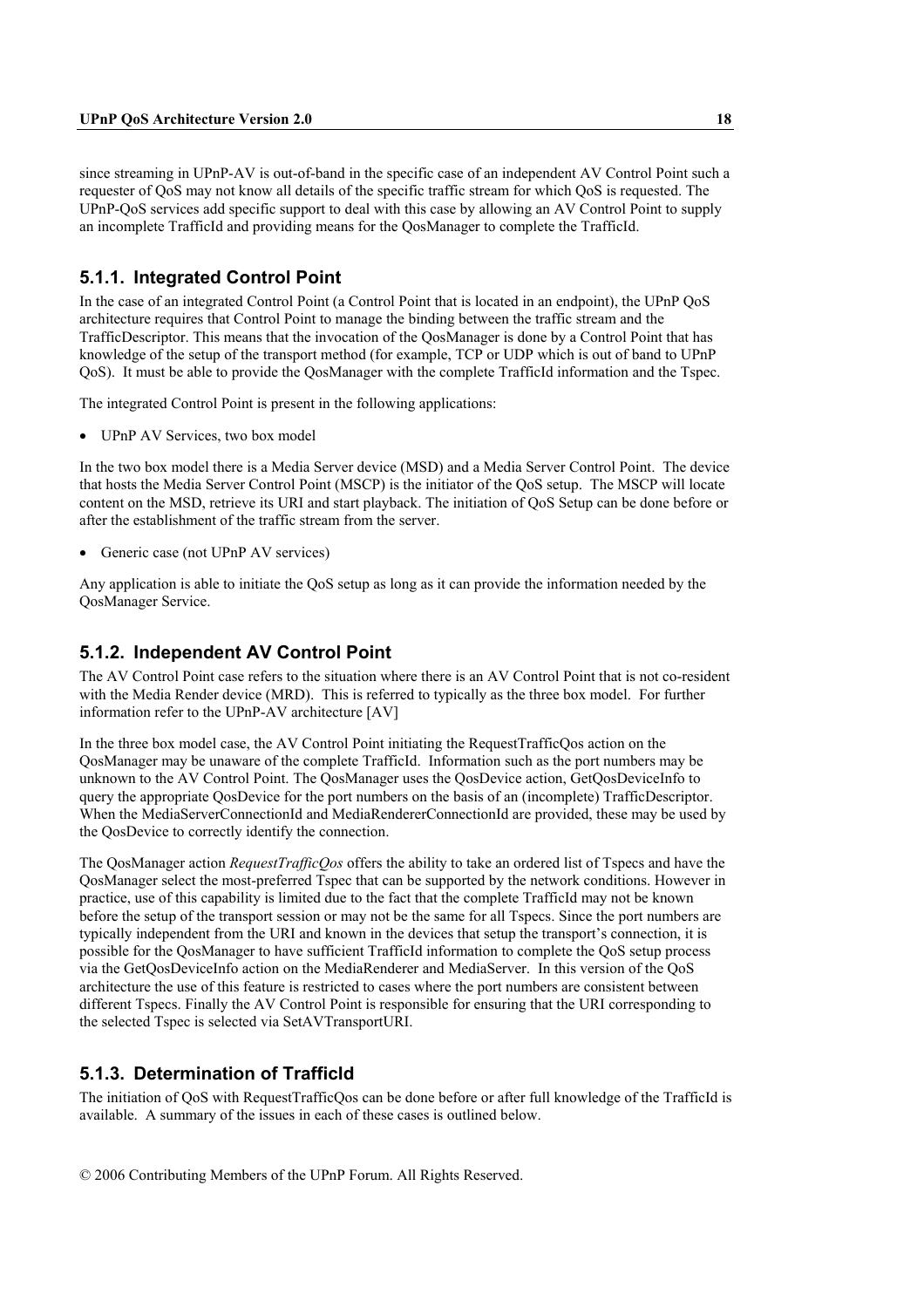• Before establishment of the Traffic Stream

In this case, only a minimum amount of TrafficId information (source and destination IP addresses) may be available to the Control Point initiating the QoS request. Before the traffic stream is established, the port numbers and protocol are typically not known, so only the source and destination IP addresses can be provided. This approach has the advantage of setting up of the QoS for the traffic stream before the traffic stream begins. This means that if there are insufficient resources on the network for the stream, this state can be determined before the content is streamed and unsatisfactory performance is observed by the user. The Control Point can then take corrective measures. A disadvantage of this approach is the need for a longer setup process.

• After establishment of the Traffic Stream

In this case the full TrafficId information is provided, consisting of source and destination IP addresses and port numbers as well as protocol. This has the advantage of simplifying the setup process but has the disadvantage of having the traffic stream start without having QoS applied to it in the network

The preferred approach is for the full set of TrafficId information to be provided based on the establishment of the traffic stream but before the start of the transfer. This ability to do this is dependent on the transport protocol and its use by the application.

### **5.1.4. Creation of Optional Traffic Specification (Tspec)**

The Control Point is responsible for providing the optional content dependent Traffic Specification (Tspec) parameters to the QosManager. These parameters define the performance characteristics desired as seen by the application receiving the content. The generation of the Tspec parameters is left to the Control Point but the UPnP QoS framework provides a standard method for the parameters to be stored in Content Directory Service of the UPnP Media Server. This information can be used in the case where the UPnP AV services are used, otherwise it is up to the Control Point to derive and provide this information.

A summary of the options available for generation of the Tspec parameters is provided below:

- Retrieved from  $CDS<sup>3</sup>$  the resource element in CDS may provide a set of Tspec parameters. This is the preferred method for traffic specification creation if this information is available.
- MIME-type and other info in CDS the MIME-type element that is part of the ProtocolInfo and properties such as res@bitrate can be used to derive the TSPEC parameters.
- Derived from the content itself retrieval of the content itself can be used to determine the Tspec parameters. However this requires the intelligence to understand the content, although this will be typical for rendering devices.
- Application dependent an application or protocol may provide other means for deriving this information.

## **5.2. Determination of Policy for the Traffic Stream**

The QosManager uses the TrafficDescriptor information to determine policy for the traffic stream. The QosManager must use the QosPolicyHolder supplied by the Control Point. If the Control Point does not provide a QosPolicyHolder, then the QosManager must do the following:

Search for all OosPolicyHolder services on the network.

 $\overline{a}$ 

<sup>&</sup>lt;sup>3</sup> CDS: Content Directory Service

<sup>© 2006</sup> Contributing Members of the UPnP Forum. All Rights Reserved.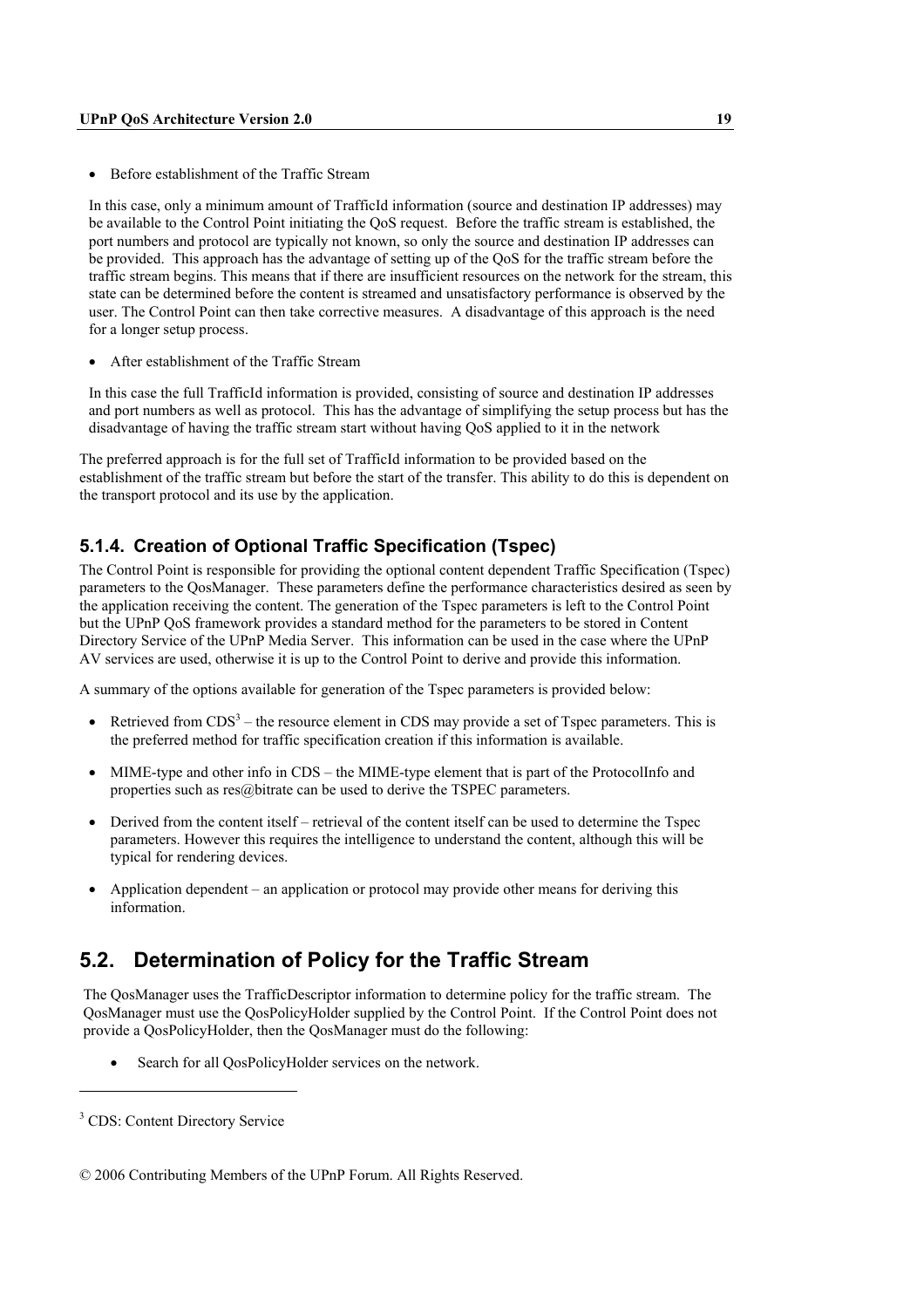- If it finds only one QosPolicyHolder then use it to obtain TrafficPolicy.
- If it finds zero or multiple QosPolicyHolder Services then it must apply default policies based on TrafficClass.

### **5.2.1. QosPolicyHolder Service**

The QosManager must use the GetTrafficPolicy action of the QosPolicyHolder Service to retrieve the policy for the traffic stream defined by the information in the TrafficDescriptor. The QosPolicyHolder Service will provide several pieces of information such as TrafficImportanceNumber, UserImportanceNumber, AdmissionPolicy and some optional information*.* Further definition of these parameters is provided in section 4.1.2 of this document. The use of these parameters in the traffic stream setup process is described briefly:

- AdmissionPolicy determines if end-to-end admission control is used in the home network.
- TrafficImportanceNumber this parameter is used to determine the packet priority value(in a prioritized case) for the traffic stream. The QoS Manager's QoS Management Entity must provide it to the QosDevice Services, to allow tagging of the packets appropriately.
- UserImportanceNumber provides a relative rating of the traffic stream's user importance compared to that of the other traffic streams. Its value must be used by the QosManager to determine the traffic streams that are allowed on the network in the case where there are insufficient resources. It is only used in the case when AdmissionPolicy is enabled. When used, the QosManager must compare the UserImportanceNumber values of the new traffic stream to that of the existing streams and modify network resource allocation to allow the traffic streams with the highest UserImportanceNumber. In the case where the UserImportanceNumber is the same, a first come first serve approach is used to determine which streams get the network resources.
- PolicyHolderId is a value that uniquely identifies a network device implementing the QosPolicyHolder service. This value informs the QosManager which QosPolicyHolder to query for a TrafficPolicy. The value must be of the following form:

uuid:<UUID>:urn:upnp-org:serviceId:<SERVICEID>

for example:

uuid:0000481030110c68f9480:urn:upnp-org:serviceId:QosPolicyHolder-2a

UUID: The UDN of the QosPolicyHolder service not including the prefix "uuid:"

SERVICEID: The serviceId of the QosPolicyHolder service not including the prefix "urn:upnporg:serviceId:"

- PolicyLastModified is an RFC3339 compliant string [RFC3339] that identifies the date/time when the policy on a QosPolicyHolder device was last modified (policy modification is out-of-scope to UPnP). This optional field, if present, shall identify the wall clock time when a policy is added or altered. It is recognized that device clocks may not be synchronized. This field is valuable for implementations to provide diagnostic information to the end user.
- PolicyModifyingUserName is a string that identifies the user who last changed the policy (policy modification is out-of-scope to UPnP). This optional field, if present, must be  $\leq 64$  UTF-8 characters. At present this specification does not define the semantics for this field. Examples include, "Dad", "Jimmy", etc. This field is valuable for implementations to provide diagnostic information to the end user.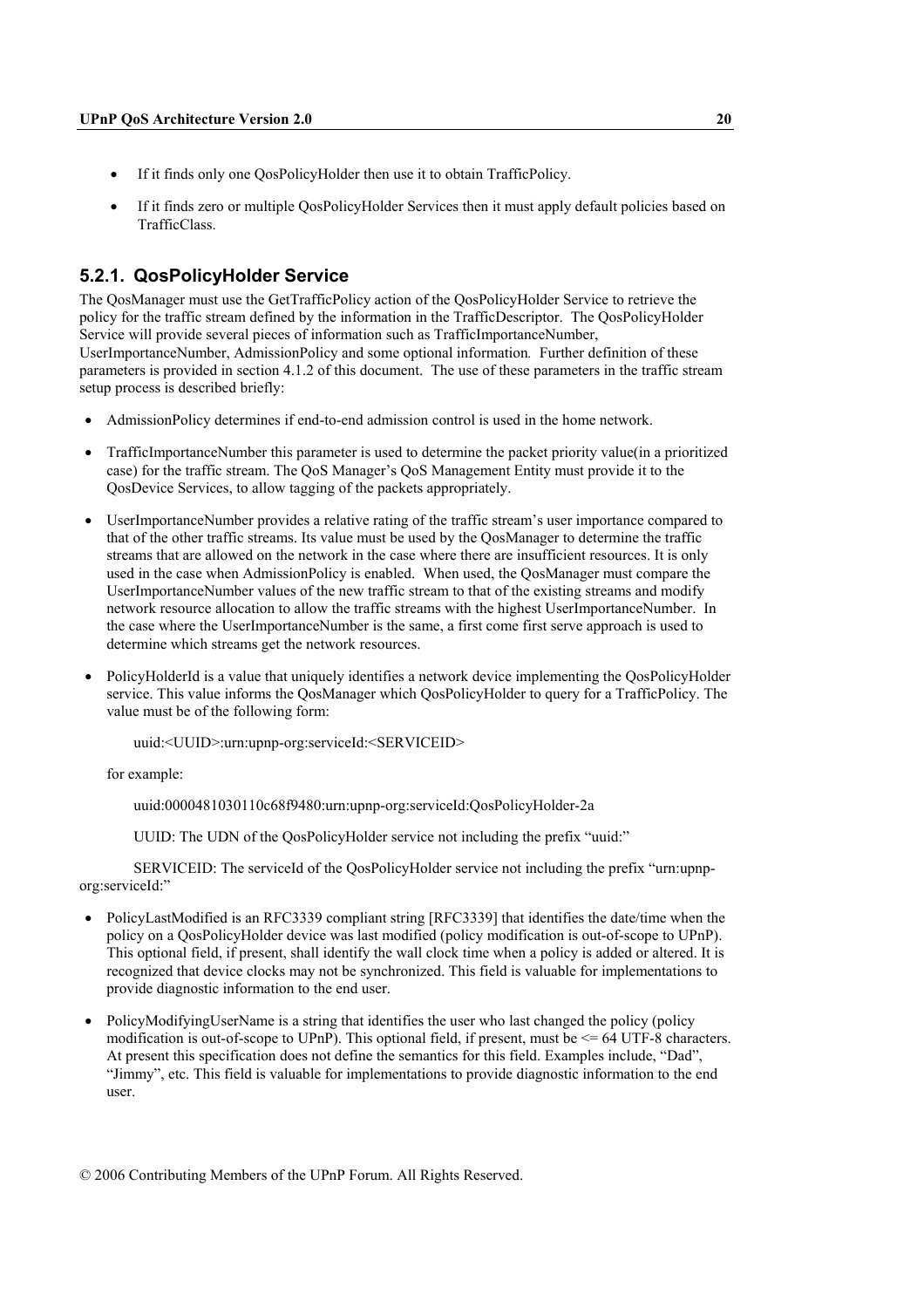• PolicyHolderConfigUrl is an optional string containing the URL on the device that provides the QosPolicyHolder service. If the device provides the URL, containing "HTTP" or "HTTPS" as the  $\leq$  protocol $\geq$ , for its configuration, then the Control Point may retrieve a page using the provided URL to allow a user to configure the policy holder (the configuration method is out-of-scope). The host portion of the URL must be in dotted-decimal IP address form, e.g. "http://10.0.0.131/ config\_policy.html".

URL Format: <protocol>:// <host> [:<port>] [<path> [? <query>]]

### **5.2.2. Default Policy**

The following default policy must be used by the QosManager in the following cases:

- where there is no OosPolicyHolder Service and the Control Point did not specify a Policy Holder to use
- more than one QosPolicyHolder Service exists on the network and the Control Point did not specify a Policy Holder to use.

The default value for AdmissionPolicy is "enabled" state.

The TrafficImportanceNumber default is based on the TrafficClass. This default mapping of Traffic Class to TrafficImportanceNumber is defined in the QosManager Service document. If the TrafficDescriptor does not contain a valid TrafficClass then the QosManager Service must treat that traffic stream as traffic class type "Other".

The default UserImportanceNumber is 0, the lowest value.

## **5.3. Determination of QosDevice Services that should be configured**

To setup QoS for the traffic stream, the QosManager may determine the devices that are directly involved in the transport of the traffic stream and the type of QoS setup that is required. Determination of the devices is done via a path discovery mechanism that may include use of  $QD<sup>4</sup>$ :GetPathInformation.

### **5.3.1. Path Determination (Optional)**

The QosManager may use the TrafficId information together with the response from QD:GetPathInformation received from each QosDevice Service to determine which devices are on the path. This information may also be used to determine the applicable network interfaces.

- 1. The QosManager first determines the Source and Sink QosDevice services by comparing the Source and Sink IP address in the TrafficId to the IP addresses of all discovered QosDevice Services available on the network.
- 2. The QoS Manager may then find the intermediate devices by:
	- a. Looking up the MAC addresses corresponding to the Source and Destination IP addresses in the Traffic ID
	- b. Getting the QD:GetPathInformation structure from every QosDevice Service available.

 $\overline{a}$ 

<sup>4</sup> QD: QosDevice Service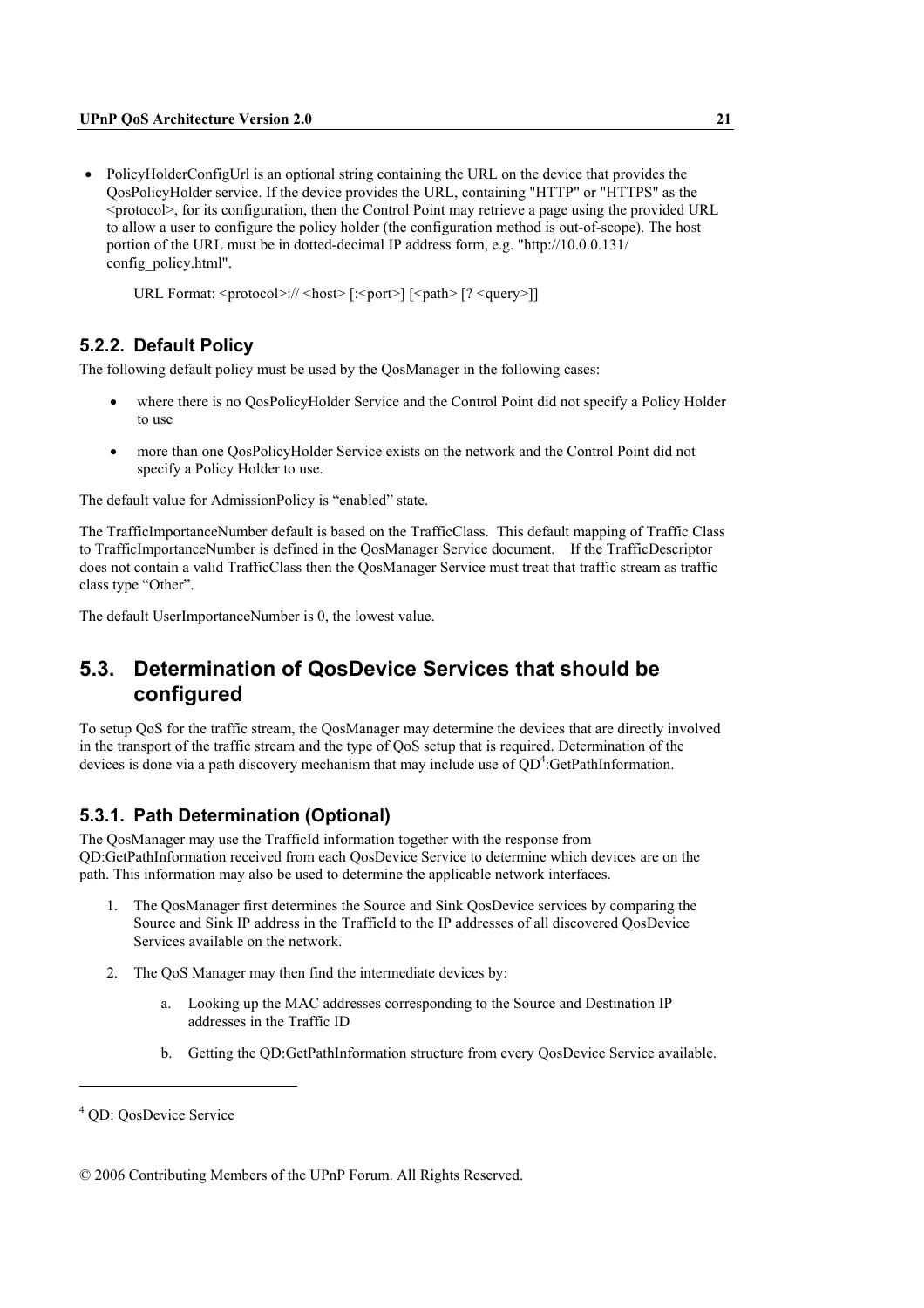c. Comparing the MAC addresses from the TrafficId and the DeviceReachableMacs in the QD:GetPathInformation Structures until the path is determined.

#### **5.3.2. Setup Capabilities Determination**

The QosManager uses the information in the previous step to determine the network capabilities for each device and interface on the path.

- 1. The QosManager uses the QD:GetQosDeviceCapabilities action on each device on the path. This returns the QosDeviceQosCapabilities XML structure.
- 2. The capabilities of each interface are extracted by matching the <InterfaceId> value to corresponding values in the QosDeviceCapabilities XML structure. The following information is provided:
	- **TechnologyType**: Provide an indication of the networking technology type (e.g., 802.11, 802.3, etc)
	- **AdmissionControlSupported**: This field indicates whether the interface on the device is capable of performing the device level admission control function.
	- NativeOos: Indicates if the interface support prioritized or best efforts OoS.
	- **MaxPhyRate**: indicates the maximum PHY rate of the interface.
	- **ChannelInformation:** for wireless networking technologies indicates the channel on which the network is operating.

## **5.4. Configuration of QoS Devices**

The configuration of the QosDevices is controlled by the QoS Management Entity. Depending on the particular requirements of the traffic stream and capabilities of the QoS Devices on the path of the traffic stream, the QoS Management Entity can choose the appropriate setup. Some of the typical strategies that it may employ are described here.

### **5.4.1. Priority Setup Strategy**

For most networks, configuring the traffic stream source device with the appropriate packet priority (TrafficImportanceNumber) is sufficient for setup of QoS. Intermediate devices should also be configured with the traffic stream's TrafficDescriptor. Upon successful completion of SetupTrafficQos, source devices implementing the QosDevice service must prioritize the traffic, associated with the TrafficId, according to the TrafficImportanceNumber (hence PacketTaggingSupported="Yes") on their output interfaces. Intermediate devices implementing the QosDevice service with PacketTaggingSupported="Yes" must prioritize the traffic associated with the TrafficId according to the TrafficImportanceNumber on their output interfaces irrespective of incoming traffic priority. After the traffic stream is set, the QosDevice implementation must not alter any of the elements of the TrafficDescriptor structure.

### **5.4.2. Admission Control Strategy**

If the AdmissionPolicy flag is "enabled" then the QosManager must perform network-wide admission control of the traffic streams.

Device-level admission control is not supported in UPnP QoS Version 2.0.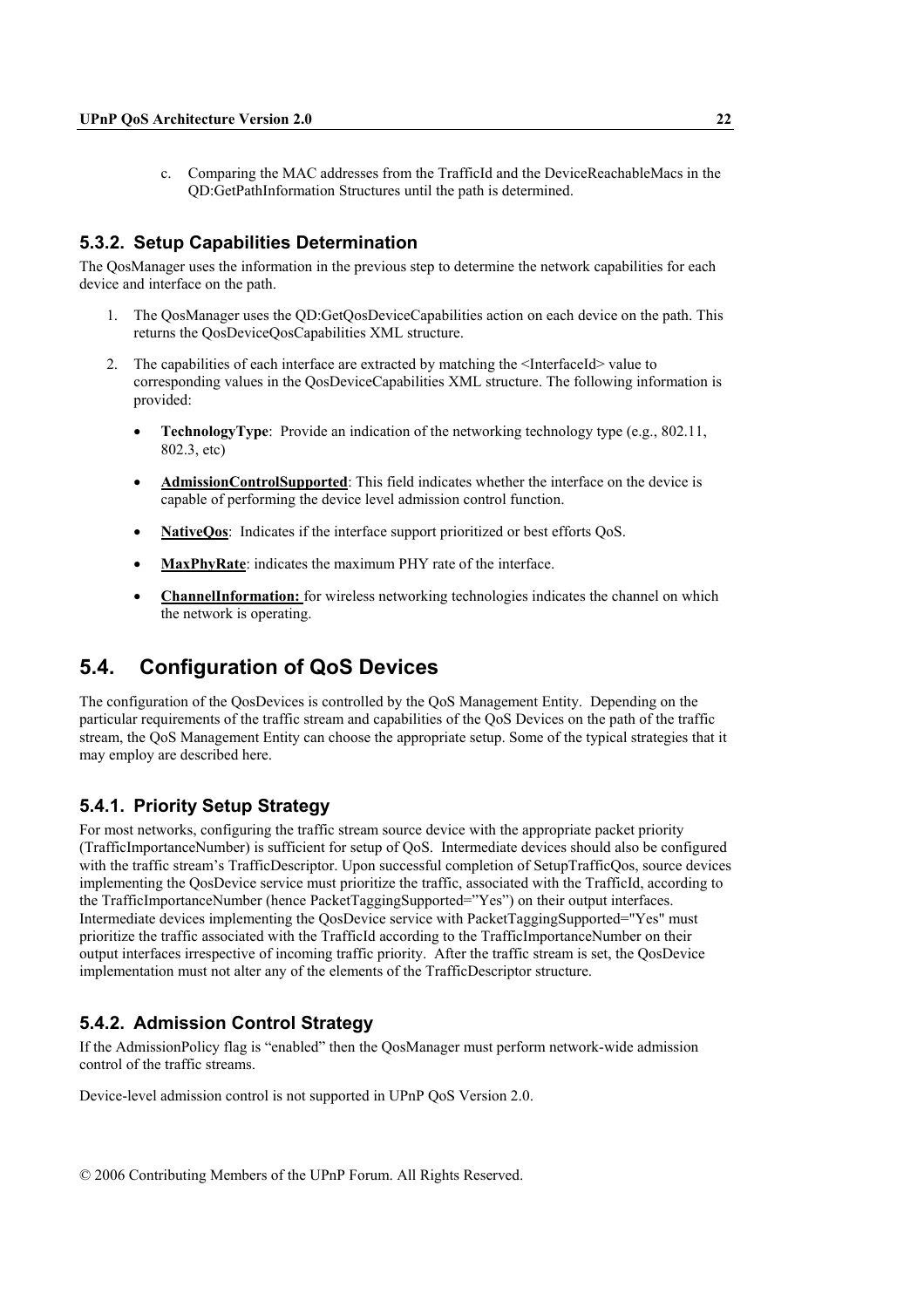### **5.4.3. Traffic Observation Strategy**

The UPnP QoS 2.0 provides mechanisms for QoS Management Entities to configure QosDevices to collect traffic pattern information on a per link basis. The QosDevice may further classify this information on a per priority basis as well. This can be useful to detect congestion points on the network as well as which traffic streams or sources are causing the congestion.

## **5.5. Run time Operation**

#### **5.5.1. Lease Management**

TrafficDescriptor optionally includes 'Lease Time' for the QoS resources allocated to the traffic stream. It is up to the QosDevice service to enforce this constraint. If the QosManager intends to update the lease time of the traffic stream (TrafficLeaseTime), then it requests a complete new traffic stream setup process again after it has released the QoS resources.

#### **5.5.2. Traffic revocation**

A Control Point may revoke a traffic stream by calling QM:ReleaseTrafficQos with the appropriate TrafficHandle. The QosDevice will update the QoS state after releasing the traffic stream. After the traffic revocation the device must release all its QoS resources allocated to that traffic.

#### **5.5.3. Violation of TSPEC**

Traffic Streams are not policed in this version of the UPnP QoS Framework.

#### **5.5.4. The Use of Traffic Descriptor**

Traffic Descriptor is an XML structure that is exchanged during the run time QoS negotiation described above. For details about how this structure is populated and used, please refer to QosManager Service description document, Appendix A.

## **5.6. Relationship to other UPnP Services and non UPnP Traffic Streams**

### **5.6.1. UPnP IGD**

UPnP QoS is seen as a complementary service that may be added to an IGD. While the IGD is concerned primarily with LAN to WAN connectivity, the UPnP QoS service allows it to participate within the local network for QoS on traffic streams it terminates for the Wide Area or for streams that may pass through any of its local interfaces. For example, it could be an intermediate QoS device for traffic stream that flows from a Wireless AP to a physical Ethernet interface or between two physical Ethernet interfaces. For streams that come from a LAN client that are destined for the WAN, or vice-versa, it can be a sink or source device.

To participate in UPnP QoS, the IGD need only implement the QosDevice service. A vendor implementing an IGD may choose to also implement a QosManager and QosPolicyHolder.

In the case of a scenario where the traffic either originates or terminates on the WAN (i.e. WAN-to-LAN or LAN-to-WAN traffic) the QosBoundarySourceAddress and QosBoundaryDestinationAddress fields of TrafficDescriptor may be used. These values may be used by the QosManager for such tasks as path determination. In such a scenario, the Traffic Identifier field of TrafficDescriptor enumerates the real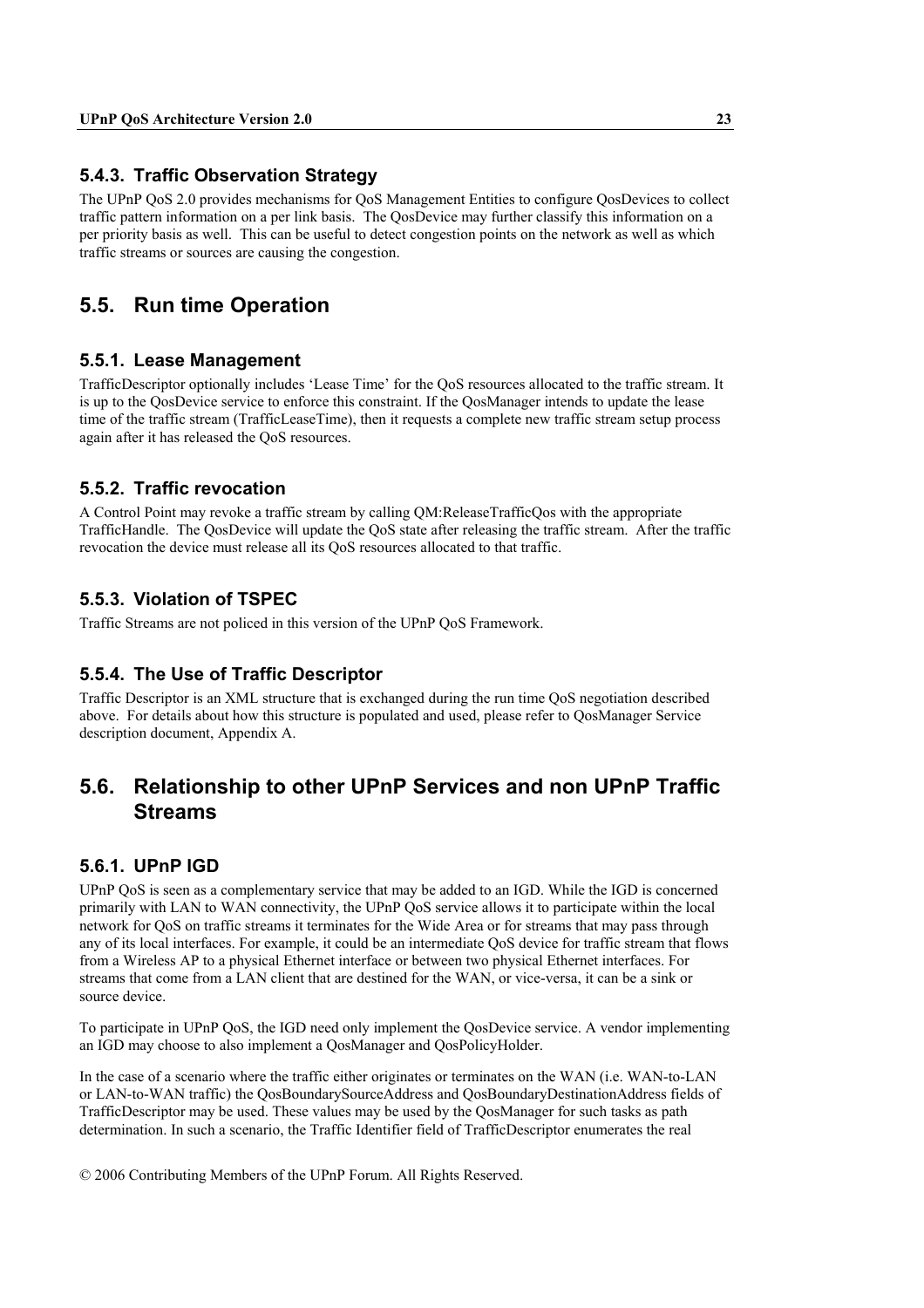source / destination IP address of the stream (whether it is on the LAN or the WAN). In case where the traffic originates on the WAN and ends up on the LAN, the Control Point will specify the QosBoundarySourceAddress as the IP address of the IGD. In case where the traffic originates on the LAN and ends up on the WAN, the Control Point will specify the QosBoundaryDestinationAddress as the IP address of the IGD.

#### **5.6.2. Legacy Devices**

Legacy devices cannot be discovered nor managed via UPnP QoS. They may however, be able to process a Layer 2 priority that has been set by a QosDevice Service.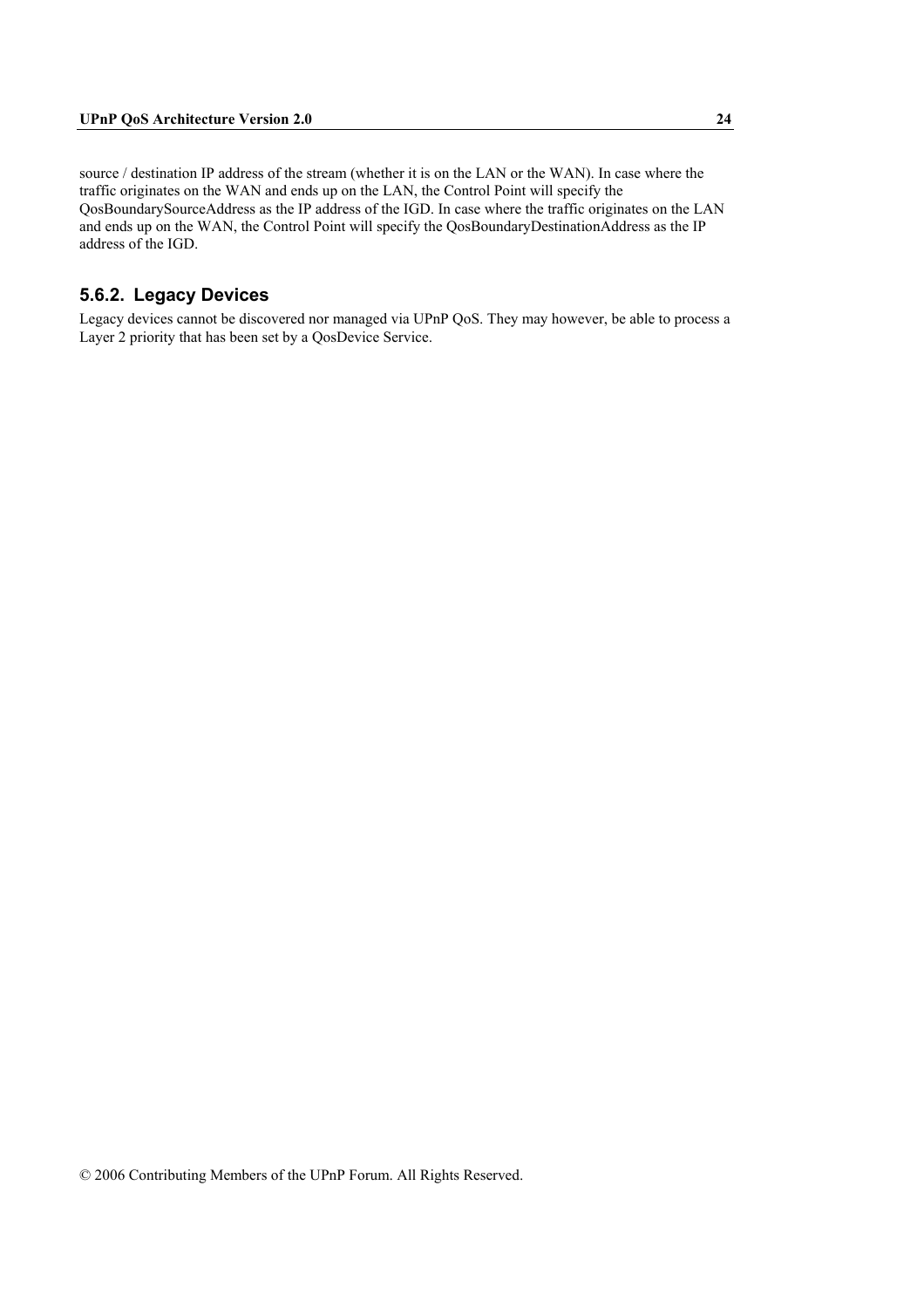## **6. Prioritized QoS**

## **6.1. Management of Packet Priorities**

The QoS Management Entity communicates TrafficImportanceNumber consistent with the QoS Policy being used. The following diagram depicts the sequence of messaging for the setting up QoS for a given traffic stream.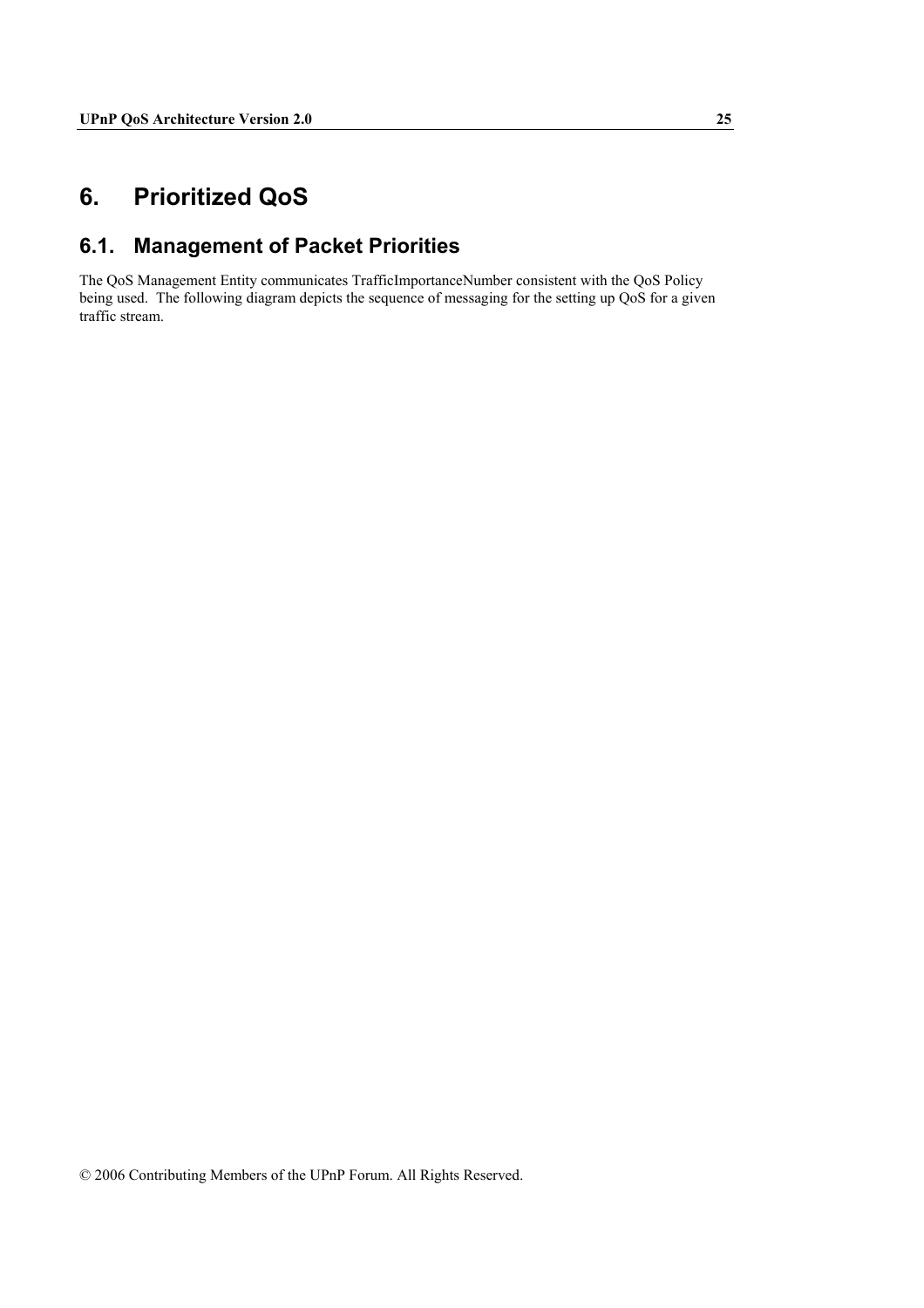

#### **Figure 3: Packet Priority Determination Flow**

The packet priority value used on a particular traffic stream is derived from the TrafficImportanceNumber. The packet priority value can be provided by any device (based on TrafficId) on the path of the traffic stream although it is typically required at the source device. This allows the packet tag to be assigned the correct priority value that is carried through the full path of the packet through the network.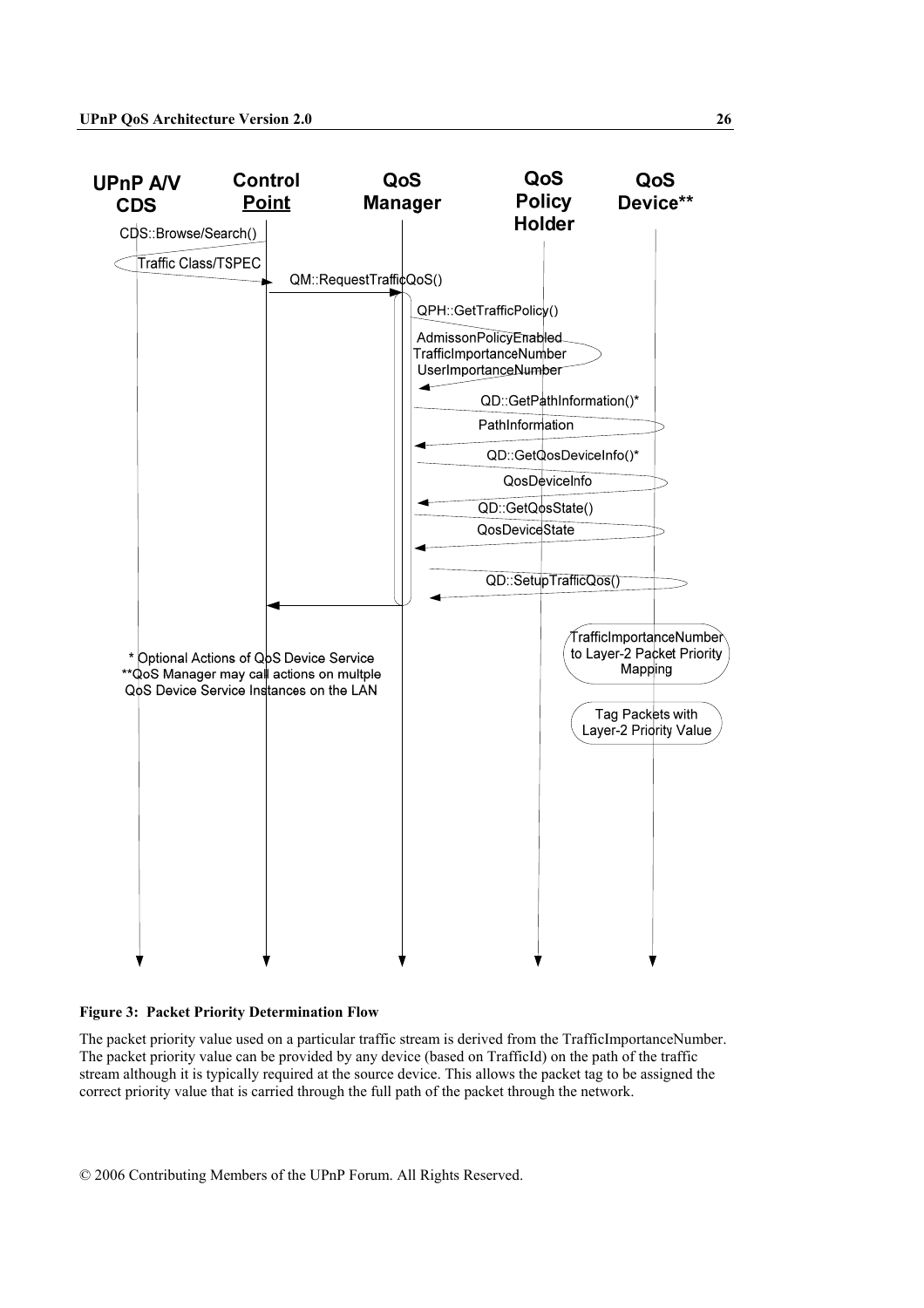The mapping of the TrafficImportanceNumber to the priority tag value used for the layer-2 network is not defined by the UPnP QoS Framework. This is dependent on the particular layer-2 technology type used. The TrafficImportanceNumber has been defined to be consistent with the IEEE 802.1D, Annex G, so it is expected to be a one-to-one mapping from the TrafficImportanceNumber to the packet tag value.

The TrafficImportanceNumber is determined by the QosPolicyHolder service. Based on Traffic Class and other information available in the traffic descriptor the QosPolicyHolder service provides the TrafficImportanceNumber. In the case where the QosPolicyHolder Service cannot be used, default policies are defined that must be used by the QosManager.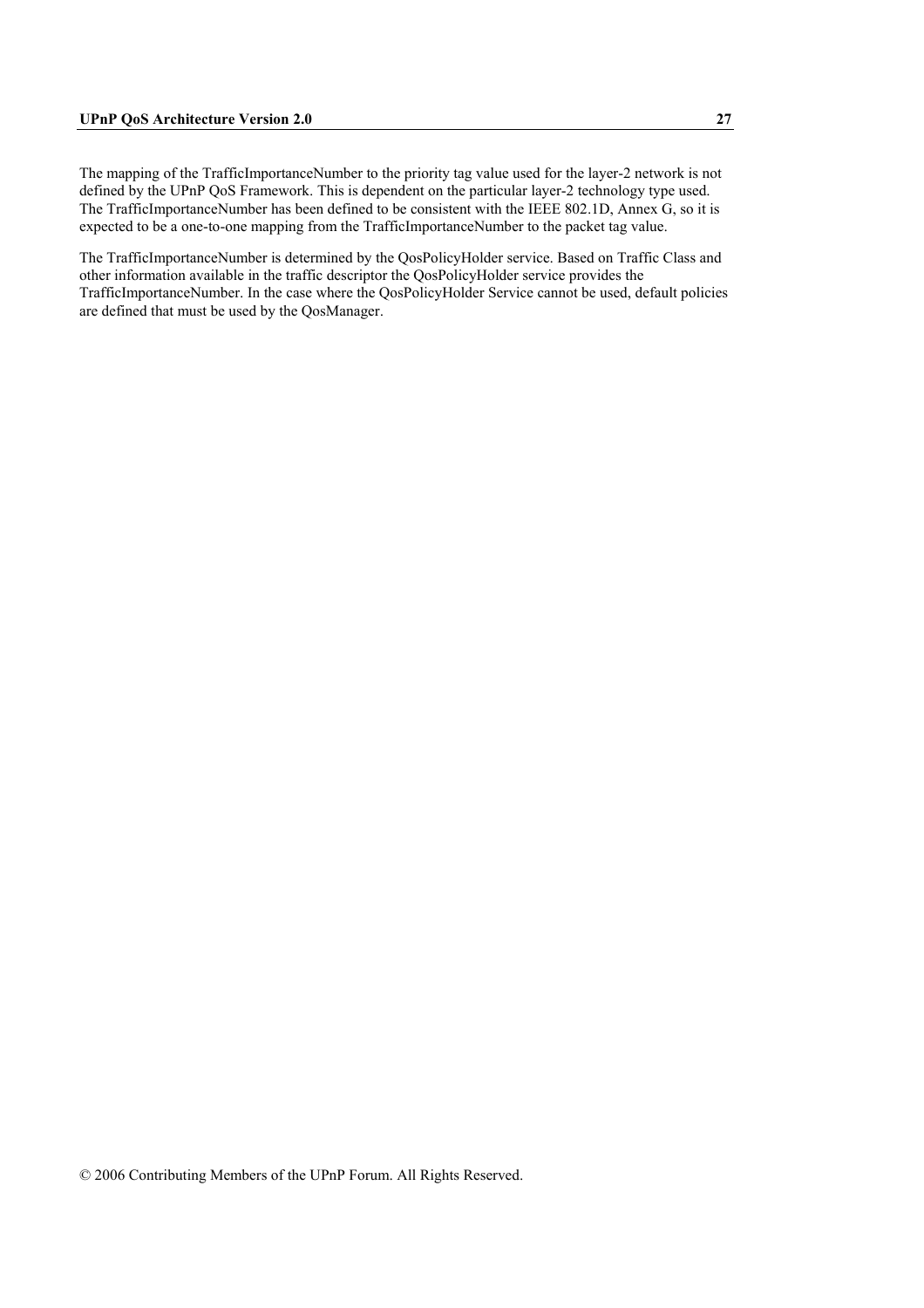## **7. Usage of Tspec**

A Traffic Specification (Tspec) contains a set of parameters that define the characteristics of the traffic stream. When a Control Point requests QoS for a traffic stream, that stream is described in the Tspec it submits. This information is then used by the various UPnP QoS entities (Manager, Policy Holder and Device) to determine the proper handling for the stream. As such, the Tspec is a fundamental artifact for QoS within the UPnP framework and should always be submitted with as much information as is known at the time.

There are essentially two scenarios when using a Tspec: Those that involve UPnP AV traffic streams and the general case for non AV streams. As such the Tspec itself contains fields that are common to both scenarios and those that are specific to AV. Both scenarios are described further below.

#### General Scenario

The General scenario involves establishing QoS for non UPnP AV traffic streams. In this situation, the traffic stream is described in the Tspec using the TrafficClass that most closely matches the traffic stream. AV specific portions of the Tspec are not required.

#### UPnP AV Scenario

The AV Scenario involves establishing QoS for UPnP AV traffic streams. Like the General case, the TrafficClass of the Tspec should be properly recorded. In addition, several other fields (AVTransportURI and AVTransportInstanceID) can be filled in by a Control Point. In a UPnP AV scenario, this information is extracted from the Content Directory Service of the Media Server. In the Content Directory Service, a Tspec is represented either as a string containing escaped XML structure, or an URI pointing to the escaped XML structure. A UPnP AV Control Point uses CDS:Browse and/or CDS:Search action calls to acquire the Tspec(s) associated with the content.

The following example describes the Tspec in CDS and the use of indirection through a URI in CDS. We assume the normal UPnP name spaces are in effect and that an appropriate namespace q: is defined somewhere and is in effect for this example.

<item>

```
 … 
        <res protocolInfo="http-get:*:video/mpeg:*" 
      tspec="<TrafficClass&gt;AV&lt;/TrafficClass&gt" ...>
             http://1.2.3.4/file-highres.mpg 
      \langle/res\rangle <res protocolInfo="http-get:*:video/mpeg:*" 
       tspec="http://1.2.3.4/med-res-tspec" …> 
              http://1.2.3.4/file-highres.mpg 
      \langle/res\rangle <res protocolInfo="http-get:*:video/mpeg:*" 
      tspec="<TrafficClass&gt;AV&lt;/TrafficClass&gt" ...>
              http://1.2.3.4/file-lowres.mpg 
      \langle/res\rangle
```
</item>

The length of the Tspec string in CDS is bounded by the UPnP AV specification and for longer Tspec strings indirection through a URI can be used. A sample contents of http://1.2.3.4/med-res-tspec is:

 $<$ ;TrafficClass>AV</TrafficClass&gt;

Note that the file must contain escaped XML.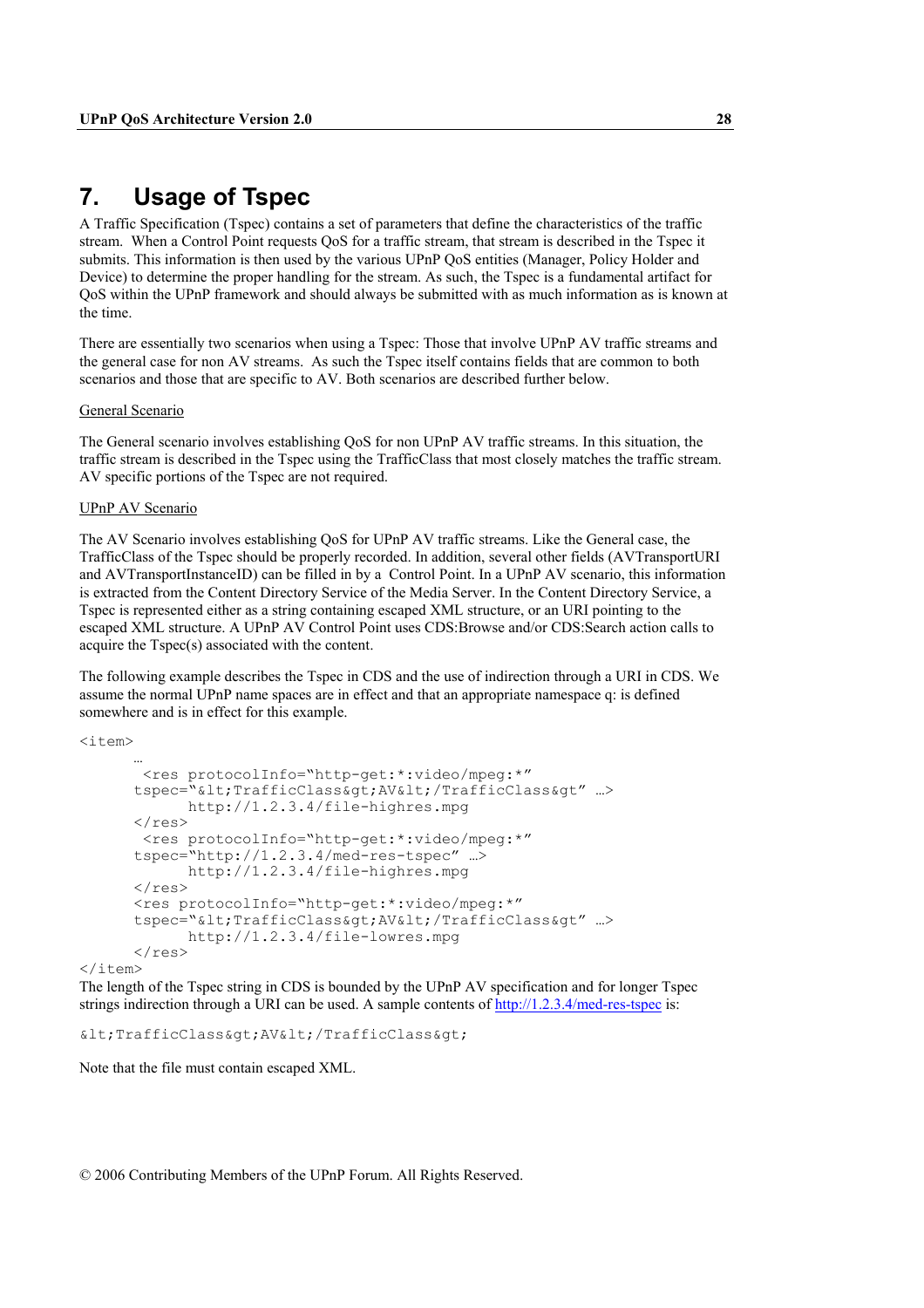## **8. Appendix A – Layer 2 implementation guidelines**

## **8.1. IEEE 802.1D, Annex G**

Devices that support IEEE 802.1D, Annex G priority scheme must convert the UPnP Traffic Importance Number to the appropriate VLAN tag. The following mapping table must be used. Note that this table is used for tagging; for the queuing and buffer management when dealing with less than 8 queues, the behavior is specified by IEEE 802.1D.

| QoS Traffic Importance<br>Number | VLAN / IEEE 802.1Q priority |
|----------------------------------|-----------------------------|
| $\theta$                         | $\theta$                    |
|                                  | 1                           |
| $\overline{2}$                   | $\overline{2}$              |
| 3                                | 3                           |
| $\overline{4}$                   | $\overline{4}$              |
| 5                                | 5                           |
| 6                                | 6                           |
| 7                                | $\overline{7}$              |

Processing of received frames should be done in accordance with the IEEE 802.1q specification.

## **8.2. HomePlug**

HomePlug defines four priority levels at layer 2. These levels, from highest to lowest priority, are: CA3, CA2, CA1 and CA0. It is recommended that the mapping of the QoS Traffic Importance number to a HomePlug priority be done using IEEE 802.1D Annex G. Based on this the four HomePlug Priorities, the following table of mappings can be applied.

| QoS Traffic Importance<br>Number | HomePlug Priority |
|----------------------------------|-------------------|
| $\boldsymbol{0}$                 | CA1               |
| 1                                | CA0               |
| 2                                | CA0               |
| 3                                | CA1               |
| $\overline{4}$                   | CA2               |
| 5                                | CA2               |
| 6                                | CA3               |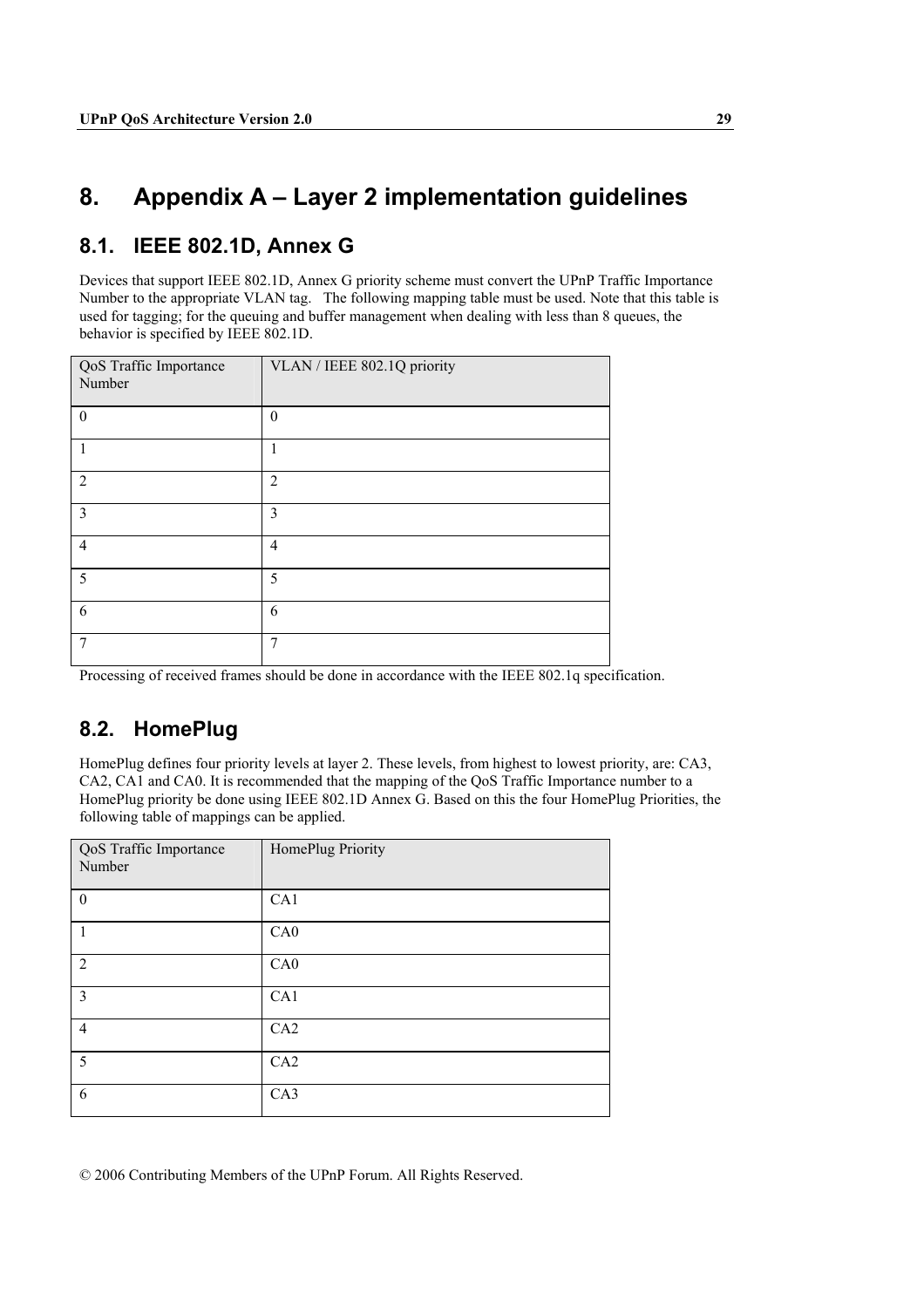### **8.3. HPNA**

HPNA defines eight priority levels. These are from highest to lowest, 7-0. It is recommended that the mapping of the QoS Traffic Importance number to a HPNA priority be done using IEEE 802.1D Annex G, Using that section and the eight priorities, the following table of mappings can be applied.

| QoS Traffic Importance<br>Number | <b>HPNA Priority</b> |
|----------------------------------|----------------------|
| $\overline{2}$                   | $\theta$             |
| 1                                | 1                    |
| $\theta$                         | $\overline{2}$       |
| $\overline{3}$                   | 3                    |
| $\overline{4}$                   | $\overline{4}$       |
| 5                                | 5                    |
| 6                                | 6                    |
| 7                                | 7                    |

## **8.4. DSCP**

A QosDevice implementing DSCP[RFC2474] tagging must use the following mapping table.

| QoS Traffic Importance<br>Number | <b>DSCP</b> priority |
|----------------------------------|----------------------|
| $\mathbf{0}$                     | 0x00                 |
| 1                                | 0x08                 |
| 2                                | 0x10                 |
| $\overline{3}$                   | 0x18                 |
| $\overline{4}$                   | 0x20                 |
| 5                                | 0x28                 |
| 6                                | 0x30                 |
| $\overline{7}$                   | 0x38                 |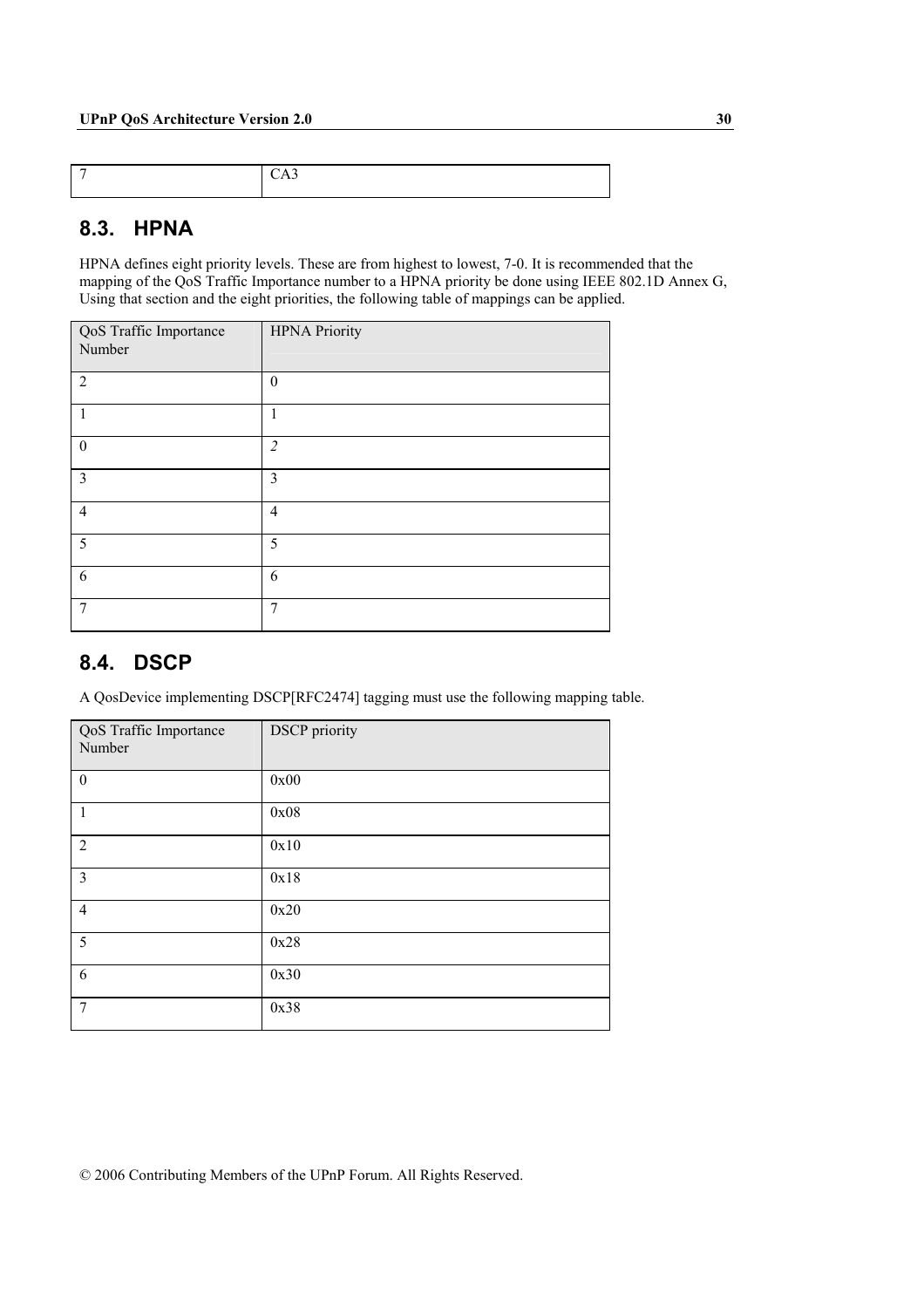## **9. Appendix B - XML Namespaces**

Most of Action arguments in UPnP QoS are XML documents. Every XML document is described by an XSD description which is listed in the respective service documents. For example, the formal XML schema definition for the UPnP QosPolicyHolder service namespace is:

"http://www.upnp.org/schemas/TrafficPolicy.xsd" and is located at "http://www.upnp.org/schemas/qos/TrafficPolicy-v2.xsd".

```
<?xml version="1.0" encoding="UTF-8"?> 
<xs:schema 
  xmlns:xs="http://www.w3.org/2001/XMLSchema" 
  xmlns="http://www.upnp.org/schemas/TrafficPolicy.xsd" 
  targetNamespace="http://www.upnp.org/schemas/TrafficPolicy.xsd" 
 elementFormDefault="qualified"
  attributeFormDefault="unqualified" 
  id="TrafficPolicy.xsd"> 
  <xs:annotation> 
    <xs:documentation> 
      This is for version 2.0 of the UPnP QoS specification. 
      Copyright 2004-2006 Contributing Members of the UPnP Forum. All rights reserved. 
       Schema Location: "http://www.upnp.org/schemas/qos/TrafficPolicy-v2.xsd" 
    </xs:documentation> 
  </xs:annotation> 
  <xs:element name="TrafficPolicy" type="TrafficPolicyType"/> 
  <xs:complexType name="TrafficPolicyType"> 
    <xs:sequence> 
       <xs:element name="AdmissionPolicy"> 
         <xs:simpleType> 
           <xs:restriction base="xs:string"> 
             <xs:enumeration value="Disabled"/> 
             <xs:enumeration value="Enabled"/> 
           </xs:restriction> 
         </xs:simpleType> 
       </xs:element> 
       <xs:element name="TrafficImportanceNumber"> 
         <xs:simpleType> 
           <xs:restriction base="xs:nonNegativeInteger"> 
             <xs:maxInclusive value="7"/> 
           </xs:restriction> 
         </xs:simpleType> 
       </xs:element> 
       <xs:element name="UserImportanceNumber" minOccurs="0"> 
         <xs:simpleType> 
           <xs:restriction base="xs:nonNegativeInteger"> 
             <xs:maxInclusive value="255"/> 
           </xs:restriction> 
         </xs:simpleType> 
       </xs:element> 
       <xs:element name="v2" type="v2ExtensionType" minOccurs="0"/> 
 <!-- allow any element except those from (v1) target namespace --> 
 <xs:choice minOccurs="0" maxOccurs="unbounded"> 
 <xs:any namespace="##other" processContents="lax"/> 
 <xs:any namespace="##local" processContents="lax"/> 
       </xs:choice> 
    </xs:sequence> 
  </xs:complexType> 
  <xs:complexType name="v2ExtensionType"> 
    <xs:sequence> 
      <xs:element name="PolicyHolderId" type="xs:string" minOccurs="0"/> 
 <xs:element name="PolicyLastModified" type="xs:string" minOccurs="0"/> 
 <xs:element name="PolicyModifyingUserName" type="xs:string" minOccurs="0"/> 
       <xs:element name="PolicyHolderConfigUrl" type="xs:string" minOccurs="0"/> 
       <xs:element name="v3" type="v3ExtensionType" minOccurs="0"/> 
       <!-- allow any element except those from (v2) target namespace --> 
       <xs:choice minOccurs="0" maxOccurs="unbounded"> 
 <xs:any namespace="##other" processContents="lax"/> 
 <xs:any namespace="##local" processContents="lax"/> 
      </xs:choice> 
    </xs:sequence> 
    <xs:anyAttribute/> 
  </xs:complexType>
```
<sup>© 2006</sup> Contributing Members of the UPnP Forum. All Rights Reserved.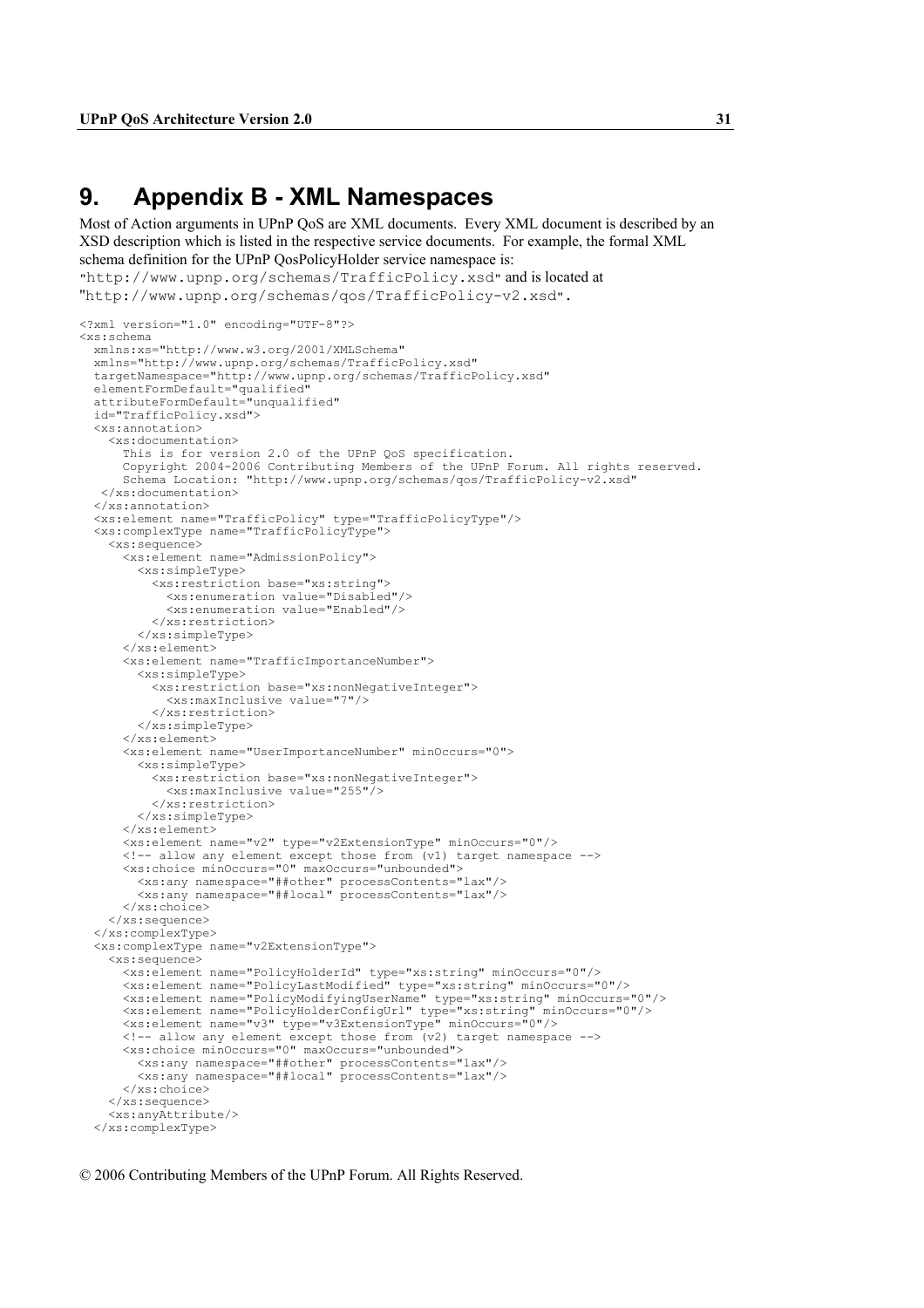```
 <xs:complexType name="v3ExtensionType"> 
     <xs:sequence> 
       <xs:any namespace="##targetNamespace" processContents="lax" maxOccurs="unbounded"/> 
     </xs:sequence> 
     <xs:anyAttribute/> 
   </xs:complexType> 
</xs:schema>
```
In order to avoid name space collisions between different versions of UPnP QoS, the version tags such as V2, and V3 are used. It is envisioned that all tags at the root level by default belong to Version 1 until explicitly identified by vendor specific tags such as "prv" as in the following example:

```
<?xml version="1.0" encoding="UTF-8"?> 
<TrafficDescriptor 
   xmlns="http://www.upnp.org/schemas/TrafficDescriptorv1.xsd" 
   xmlns:xsi="http://www.w3.org/2001/XMLSchema-instance" 
   xmlns:prv="http://myPrivate.com" 
   xmlns:prv2="http://myPrivate2.com" 
  xsi:schemaLocation="http://www.upnp.org/schemas/TrafficDescriptorv1.xsd 
  http://www.upnp.org/schemas/qos/TrafficDescriptor-v2.xsd"> 
     <!-- prv and prv2 are for illustration purpose only to show how vendor specific 
namespaces could be added --> 
   <TrafficHandle>kiwin1</TrafficHandle> 
  <TrafficId> <SourceAddress> 
       <Ipv4>192.168.1.50</Ipv4> 
     </SourceAddress> 
     <SourcePort>23</SourcePort> 
     <DestinationAddress> 
       <Ipv4>192.168.1.53</Ipv4> 
     </DestinationAddress> 
     <DestinationPort>23</DestinationPort> 
     <IpProtocol>1</IpProtocol> 
     <v2TrafficId> 
       <v3TrafficId> 
         <Whatever>whatever</Whatever> 
       </v3TrafficId> 
       <prv2:MyPrivate2>whatever</prv2:MyPrivate2> 
     </v2TrafficId> 
     <prv:MyPrivate1>whatever</prv:MyPrivate1> 
   </TrafficId> 
   <AvailableOrderedTspecList> 
     <Tspec> 
       <TspecIndex>300</TspecIndex> 
       <TrafficClass>AV</TrafficClass> 
     </Tspec> 
     <Tspec> 
       <TspecIndex>2</TspecIndex> 
       <TrafficClass>Audio</TrafficClass> 
       <v2TrafficSpecification> 
          <v3TrafficSpecification> 
            <Whatever>whatever</Whatever> 
          </v3TrafficSpecification> 
          <prv2:MyPrivate2>whatever</prv2:MyPrivate2> 
       </v2TrafficSpecification> 
       <prv:MyPrivate1>whatever</prv:MyPrivate1> 
    \langleTspec>
   </AvailableOrderedTspecList> 
   <ActiveTspecIndex>300</ActiveTspecIndex> 
   <TrafficImportanceNumber>5</TrafficImportanceNumber> 
  <v2>
    <v3 <Whatever>whatever</Whatever> 
    \langle/v3>
     <prv2:MyPrivate2>whatever</prv2:MyPrivate2> 
  \langle \sqrt{v^2} \rangle <prv:MyPrivate1>whatever</prv:MyPrivate1> 
   <OptionalPolicyParams> 
     <CpName>Amy's CP</CpName> 
     <v2OptionalParams> 
       <v3OptionalParams>
```

```
© 2006 Contributing Members of the UPnP Forum. All Rights Reserved.
```